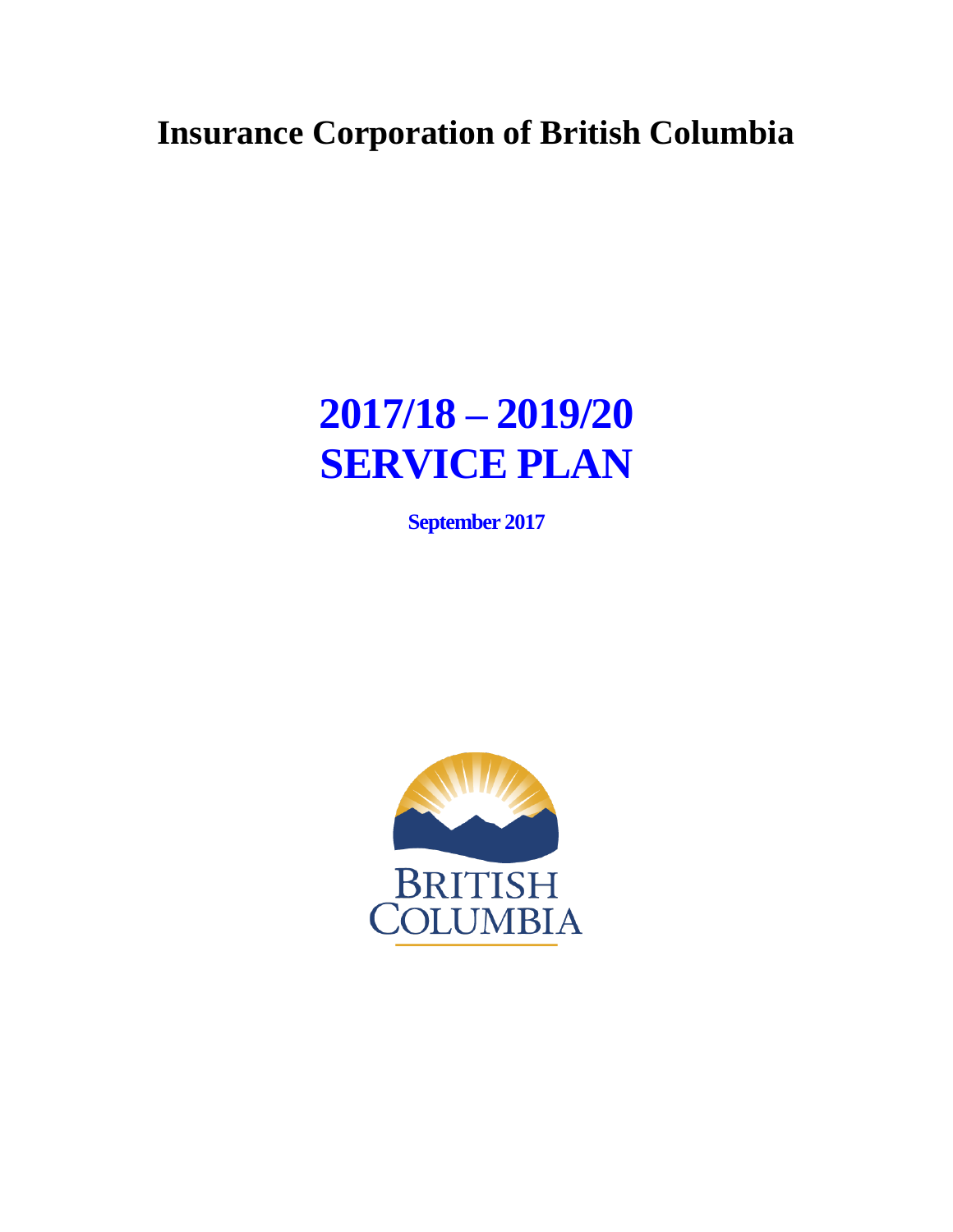For more information on the *Insurance Corporation of British Columbia*, contact:

*In the Lower Mainland* 604-661-2800

*Elsewhere in B.C., Canada, or the U.S.* 1-800-663-3051

*Head Office*

151 West Esplanade North Vancouver, British Columbia, V7M 3H9 [www.icbc.com](http://www.icbc.com/)

Email address: [www.icbc.com/contact-us](http://www.icbc.com/contact-us)

ICBC's Corporate Service Plans, Annual Reports and Financial reports are available on the ICBC website.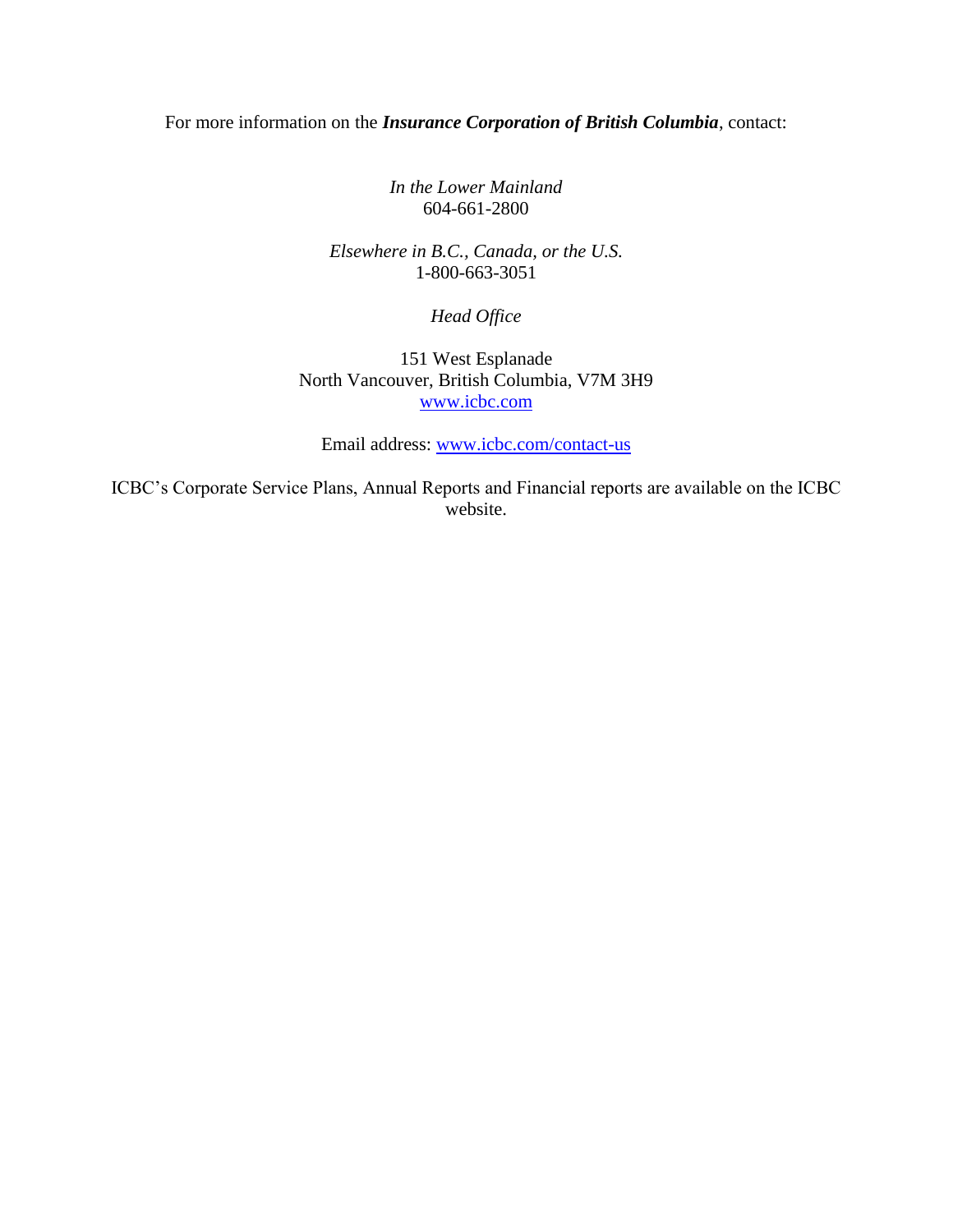# <span id="page-2-0"></span>**Board Chair Accountability Statement**



The 2017/18 - 2019/20 Insurance Corporation of British Columbia (ICBC) Service Plan was prepared under the Board's direction in accordance with the Budget Transparency and Accountability Act. The plan is consistent with government's strategic priorities and fiscal plan. The Board is accountable for the contents of the plan, including what has been included in the plan and how it has been reported. The Board is responsible for the validity and reliability of the information included in the plan.

All significant assumptions, policy decisions, events and identified risks, as of August 31, 2017 have been considered in preparing the plan. The performance measures presented are consistent with the *Budget* 

*Transparency and Accountability Act*, ICBC's mandate and goals, and focus on aspects critical to the organization's performance. The targets in this plan have been determined based on an assessment of ICBC's operating environment, forecast conditions, risk assessment and past performance.<br>  $\left\langle \int \mathbb{R}^d \mathbb{R}^d \mathbb{R}^d \right\rangle$ 

Joy MacPhail Chair, ICBC Board of Directors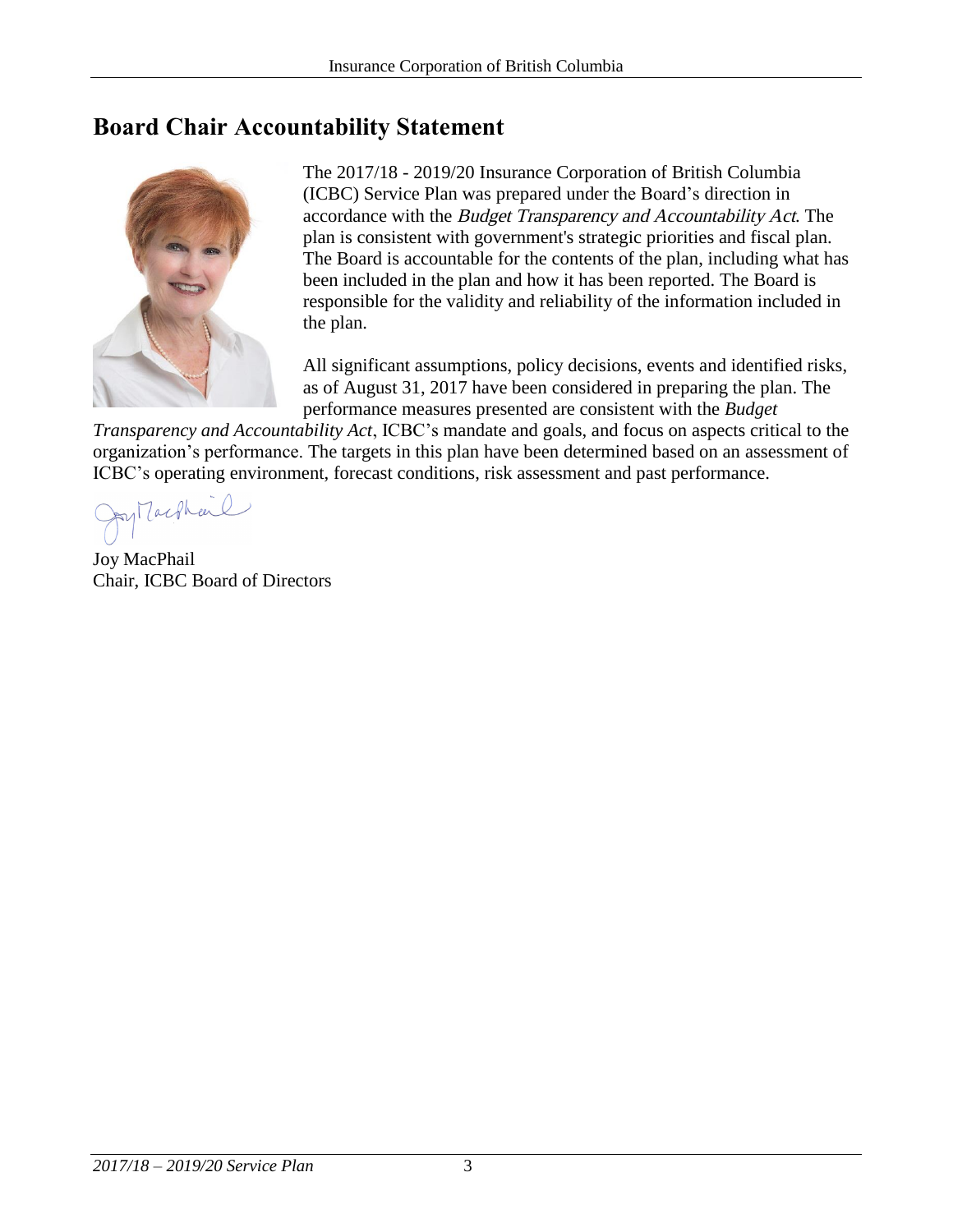# **Table of Contents**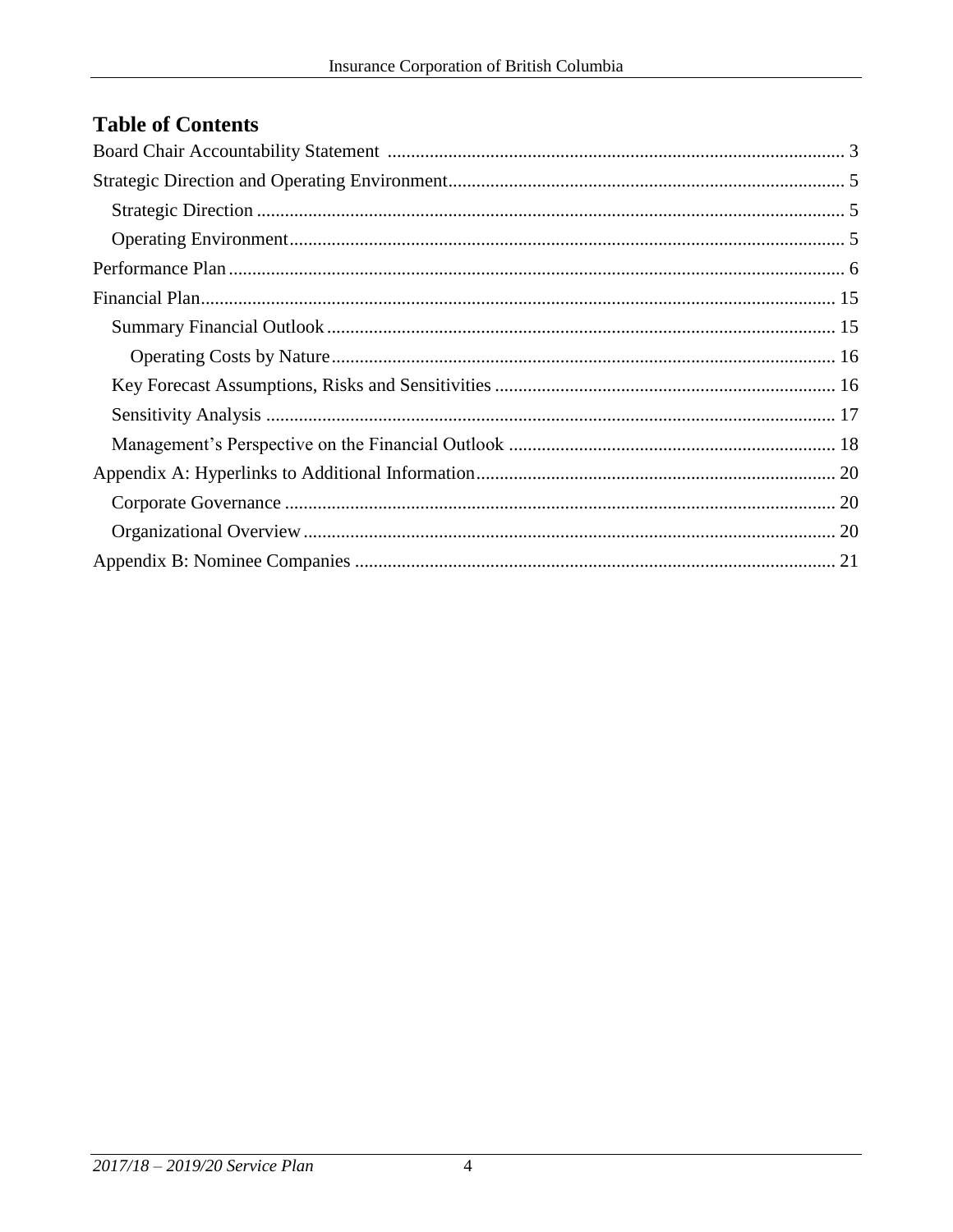# <span id="page-4-0"></span>**Strategic Direction and Operating Environment**

# <span id="page-4-1"></span>**Strategic Direction**

ICBC's mandate, as provided through the Insurance Corporation Act, Insurance (Vehicle) Act and the Motor Vehicle Act, is to provide Basic and Optional vehicle insurance for B.C. motorists. The Basic rates are regulated by the British Columbia Utilities Commission [\(BCUC\)](http://www.bcuc.com/), an independent regulator. The BCUC approves the Basic insurance rates and ensures the Basic insurance product is adequate, efficient and reasonable. ICBC also sells Optional auto insurance in a competitive marketplace. In addition, ICBC provides driver licensing, vehicle registration and licensing, and violation ticket and government fine collections services on behalf of the Province under a Service Agreement between government and ICBC. ICBC also implements road safety initiatives to reduce crashes and losses on B.C. roads and to assist in managing claims costs. The organization works closely with the Ministry Responsible (the Ministry) to ensure financial targets and reporting requirements are met.

In line with Government's commitment to make life more affordable for British Columbians, while delivering services that people can count on, ICBC is dedicated to providing customers with the best insurance coverage and service, at the lowest possible cost. To support this, the Corporate Strategy focuses on four key goals: Deliver Value and Service for Customers, Ensure Financial Stability, Deliver Operational Excellence and Align People and Business Capabilities. The items included in the [2017/18 Mandate Letter](http://www.icbc.com/about-icbc/company-info/Documents/mandate-letter-aug-2017.pdf) will help shape ICBC's longer-term strategic plan, developed in collaboration with Government.

# <span id="page-4-2"></span>**Operating Environment**

In B.C., auto insurance is based on a full tort system, which means that an at-fault driver may be taken to court for the full range of damages. An injured party also has access to accident benefits coverage, regardless of fault, including medical and rehabilitation expenses and wage loss. This environment may result in higher claims costs compared to jurisdictions that operate under different auto insurance systems.

Risks in the operating environment could impact future performance and the ability to execute the Corporate Strategy. Like other jurisdictions, B.C. is experiencing an increased frequency of motor vehicle crashes. From these crashes, more people are claiming bodily injury with a shift toward more complex claims that cost more to settle. The growing sophistication of cars is also driving up repair costs. These factors combined put upward pressure on rates for customers. Managing these costs, along with exaggerated and fraudulent claims and increasing legal representation rates are critical to offering customers the best insurance coverage for the lowest possible cost. See Goal 2 (Ensure Financial Stability) for more discussion on this topic.

Natural catastrophes, volatility in investment markets and global economic uncertainty continue to be risks to the Property and Casualty industry. Investment income has historically been a strong and consistent contributor to ICBC's financial health, helping to partially offset the pressure of rising claims costs. In recent years, however, lower interest rates in Canada and globally have put additional pressure on insurance rates across the country. In the current low-interest rate investment climate, ICBC cannot rely upon investment return to help offset claims costs to the same extent it did in the past.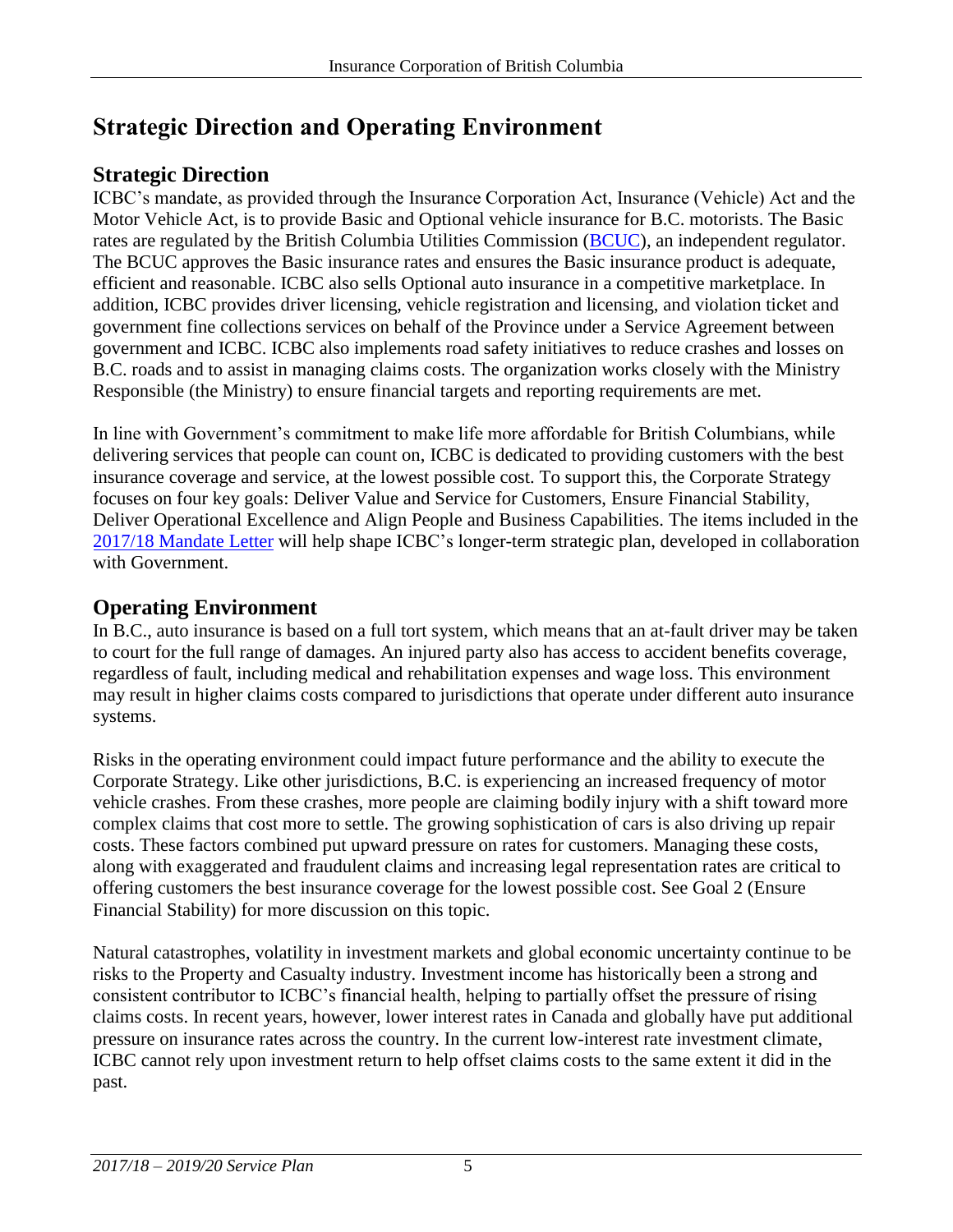# <span id="page-5-0"></span>**Performance Plan**

# **Goals, Objectives, Strategies and Performance Measures**

This section sets out ICBC's goals, strategies, performance measures and targets for 2017/18-2019/20. While these remain similar to the 2016/17-2018/19 Service Plan, ICBC has refocused its goals and strategies to reflect changes to the operating environment and progress made over previous years.

ICBC adjusted its fiscal year end date from December 31 to March 31 to align with the B.C. Government's fiscal year end. This change was effective immediately after the fiscal calendar year ended December 31, 2015. As a result of this change, 2016/17 is a 15 month transition fiscal period from January 1, 2016 to March 31, 2017 (2016/17). For 2017/18 and thereafter, ICBC's fiscal year will be the 12 month period from April 1 to March 31. Unless otherwise noted, the financial targets and corporate performance metrics reflect this change.

# **Goal 1: Deliver Value and Service for Customers**

ICBC is committed to working with the Ministry to *fully support government within the context of government's overall strategic priorities* and those outlined in the 2017/18 Mandate Letter and other directional letters provided to ICBC throughout the year. The focus of the Corporate Strategy reflects being low-cost and operationally excellent, providing value to customers by keeping Basic insurance rates as low as possible, and delivering consistent quality service including the implementation of more online services and the creation of safer roads.

### *Delivering Value*

A key part of improving value to customers is to keep Basic rates as low as possible while ensuring fairness in pricing. Basic insurance rates in B.C. have experienced ongoing pressure from the number and cost of claims in recent years – with the pressure continuing in 2017 and the foreseeable future. In addition to existing efforts, ICBC continues to look for ways to mitigate increasing claims costs so that it can continue to provide the best insurance coverage at the lowest possible cost. On December 19, 2016, ICBC's former Minister Responsible directed the ICBC Board of Directors to commission a comprehensive independent review of the Corporation. This review was intended to provide a wide range of options to increase fairness and affordability, to help ensure rates are affordable for British Columbians and in line with inflation as much as possible, for years to come. A final report was provided to ICBC's Board of Directors on July 10 and was made public on July 24. In alignment with the 2017/18 mandate letter, ICBC is committed to working with Government to determine which of the report's recommendations will ensure ICBC is viable and efficient, and that the cost of vehicle insurance is fair and reasonable for British Columbians.

ICBC continues to identify new strategies to help alleviate the pressure claims costs continue to put on insurance rates. One immediate area of increased focus is fraud prevention. While the overwhelming majority of customers make honest claims, exaggerated and fraudulent claims are an increasing area of focus for all insurers. ICBC's Special Investigation Unit continues to investigate suspicious claims. Through the use of a new high-tech analytics tool that identifies suspicious claims, ICBC is boosting its efforts to identify and fight claims fraud and exaggeration early in the claims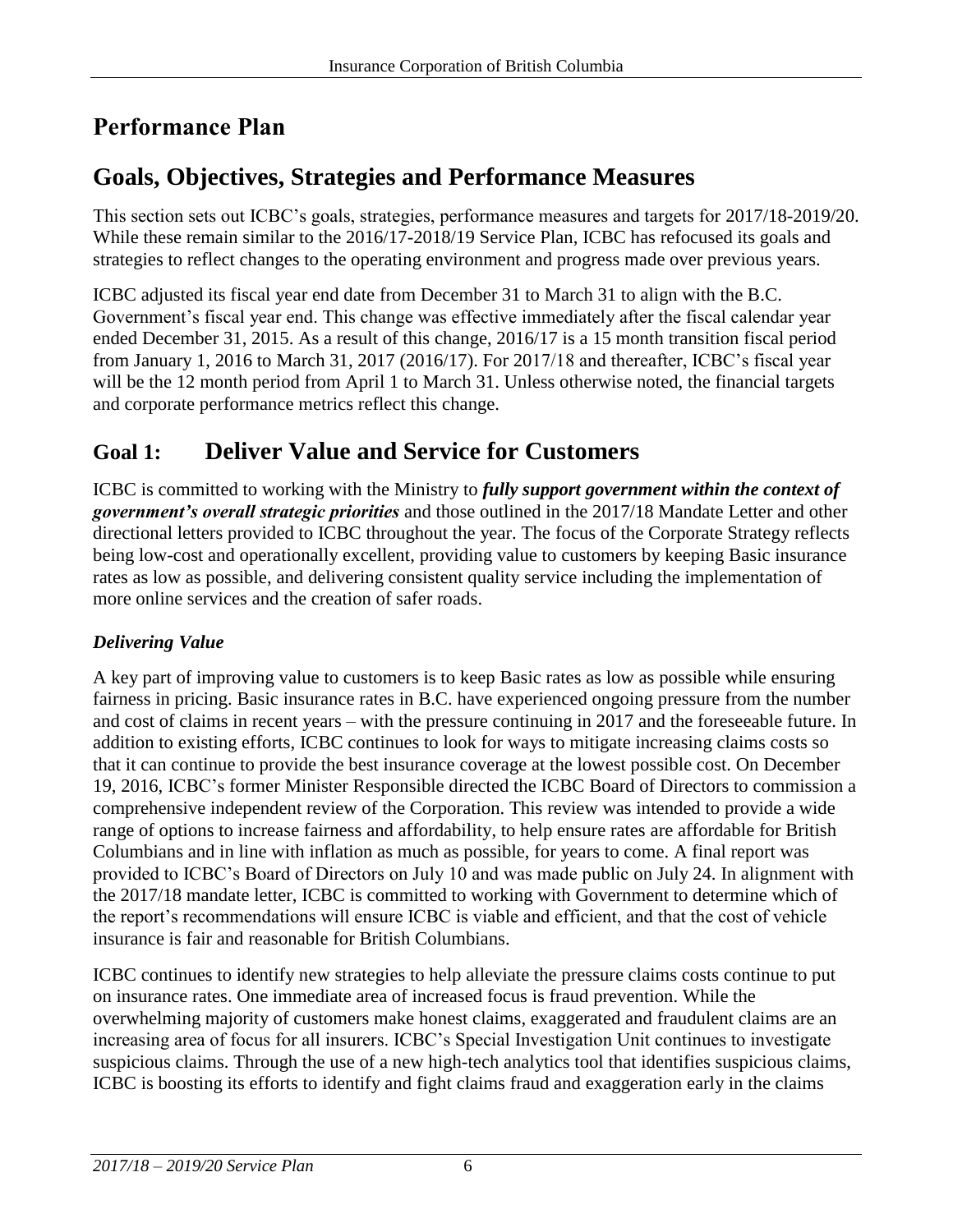process. Fraud analytics technology uses data, algorithms and statistical methods to help spot potentially fraudulent claims.

Smartphone usage and distracted driving-related crashes also continue to add pressure on claims costs. In B.C., more than 90 per cent of drivers have mobile phones, and 88 per cent of those are smartphones. A recent study by the Insurance Institute of Highway Safety determined that hand-held phone use makes drivers five times more likely to be involved in a crash. Distracted driving is now responsible for approximately one quarter of all fatal crashes in B.C. On average, 78 people die every year in crashes where distracted driving is a contributing factor.

ICBC is committed to *reducing injury and death on B.C. roads* and will continue to partner with law enforcement and government to raise awareness about the risks, consequences and penalties associated with distracted driving by implementing public awareness campaigns including advertising, news releases, videos and digital ads. ICBC is also exploring improvements to intersection safety given the 23 per cent increase in intersections crashes in 2015 compared to 2013. ICBC invests in intersection safety through intersection safety camera and road improvement programs. This investment in road safety will help to improve the safety of all communities in B.C. and also help to manage claims costs.

# **Improving Service**

Government has committed itself to delivering services that British Columbians can count on. ICBC's service focus aims to *provide consistent, quality products and services to our customers* and to address business needs by cost-effectively serving customers where they are, in ways that they value. Over the coming years, ICBC will expand various customer service opportunities in the channels most relevant to customers, including digital, print and in-person. As part of these initiatives, ICBC continues to *increase online services* to help reduce costs, increase customer convenience, and enable the organization to operate more efficiently. Customers can now request their driver abstracts online, rather than by phone. Over the past several years, ICBC implemented changes to the Claims system that improve the customer experience, convenience and *give customers more choice for interacting*  with ICBC. In late 2016, ICBC launched its Claims Customer Portal to allow customers to initiate a claim and check their claims' status online with a simple and secure experience.

ICBC will continue to provide services across the Province through its partners that include body shops, brokers, and agents that offer driver licensing services. Increased digital services also help to make ICBC more accessible to all British Columbians.

### **Strategies**

To improve value and service for customers, ICBC has developed the following key strategies:

- Work with partners and government to support government priorities.
- Keep rates as low as possible while ensuring fairness in pricing.
- Design and deliver quality products and services in ways that meet customer and business needs.
- Reduce injury and death on B.C. roads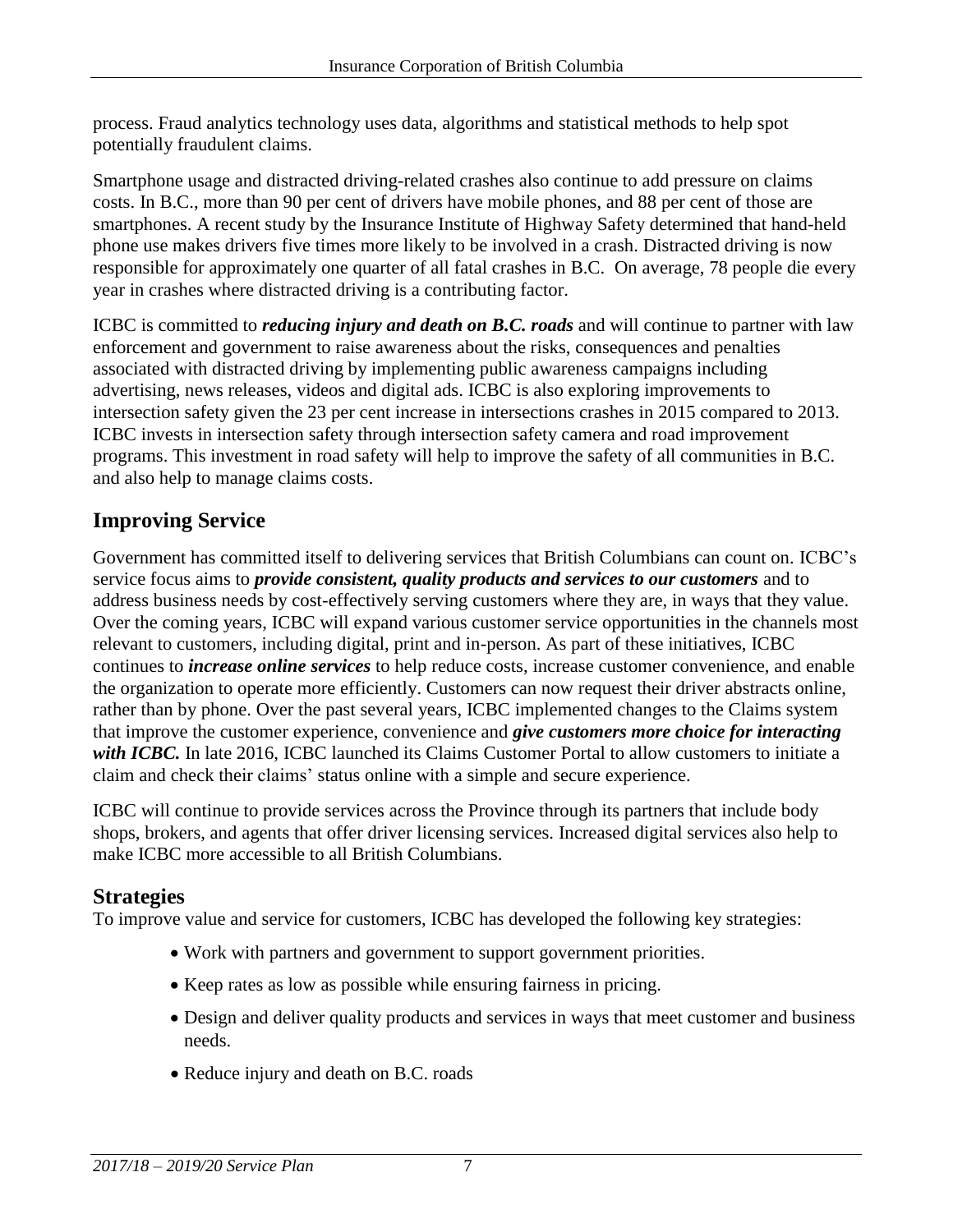### **Performance Measure 1: Deliver Value and Service for Customers**

Measuring feedback is how ICBC knows if it is improving value and service for customers. ICBC measures customer service performance based on the percentage of satisfied customers for each major transaction type: insurance product purchase, driver licensing and claims service.

| <b>Performance Measure</b>           | 2016/17<br><b>Actual</b> | 2017/18<br>Target <sup>1</sup> | 2018/19<br>Target <sup>1</sup> | 2019/20<br>Target <sup>1</sup> |
|--------------------------------------|--------------------------|--------------------------------|--------------------------------|--------------------------------|
| Insurance Services Satisfaction      | 95%                      | n/a                            | n/a                            | n/a                            |
| <b>Driver Licensing Satisfaction</b> | 93%                      | n/a                            | n/a                            | n/a                            |
| <b>Claims Services Satisfaction</b>  | 92%                      | n/a                            | n/a                            | n/a                            |

**Data Source:** Customer service performance is measured based on the percentage of satisfied customers for each major transaction type across our lines of business. The design of our measures and targets reflects the inherent differences of these key transactions. Two independent research firms conduct customer survey interviews throughout the year to monitor transactional satisfaction.

1 Customer measures will be undergoing a planned refresh prior to 2018/19, which will include new performance measures. No targets have been set at this time.

#### **Discussion**

ICBC continues to meet or exceed strong service measures for its Insurance Services, Driver Licensing and Claims Service to ensure customers are receiving consistent, quality service while interacting with ICBC. ICBC will continue to strive toward these strong results after the planned refresh in 2018/19.

#### *Insurance Services Satisfaction*

Independent insurance brokers process over three million Autoplan policies each year. The insurance services satisfaction measure is typically based on surveys of approximately 5,000 customers over the course of a year. During the stabilization that follows the implementation of the new insurance system, there will be constraints to data access. The survey is expected to resume in late 2017/18.

#### *Driver Licensing Satisfaction*

Each year, ICBC conducts approximately 1.6 million transactions relating to the issuance of driver licences and driver exams, including renewing a licence, taking a knowledge test or undergoing a road test. This measure is weighted by the number of transactions for each type of service and is drawn from a sample of over 3,000 customers surveyed throughout the year.

#### *Claims Service Satisfaction*

Approximately 900,000 claims are processed each year through ICBC's Claims call centre, claims centres and specialty departments such as commercial claims and rehabilitation services. Claims customer satisfaction reporting was suspended at the end of May 2014, due to data restrictions resulting from the transition to the new Claims system. Claims service satisfaction measurement resumed in January 2016.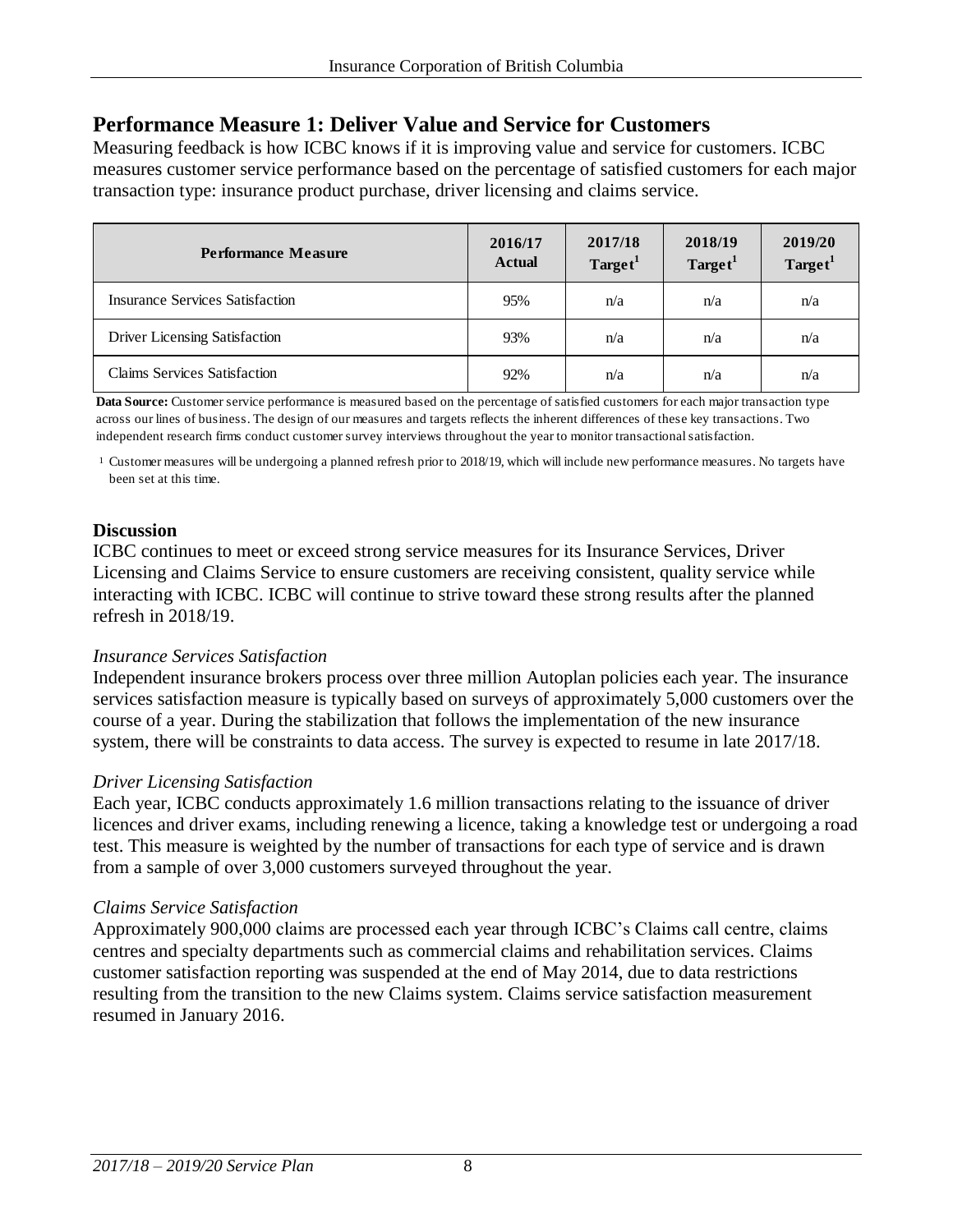# **Goal 2: Ensure Financial Stability**

ICBC aims to create value for customers by operating in a disciplined and focused manner. ICBC strives to continue to *operate the corporation in a low-cost manner*, in line with Government's 2017/18 mandate to make life more affordable for British Columbians, focusing on accountability, service and cost consciousness.

Claims costs are the vast majority of ICBC's costs and can be divided into injury costs, and material damage costs. Frequency (how many claims are made each year per a given number of policies) and severity (the average pay-out for a claim) are the two main elements that impact claims costs. ICBC is seeing a continued increase in crash frequency along with an accelerating number of injury claims being reported, as well as an increase in material damage severity above what was expected, with a continued increase in injury severity.

Despite the fact that vehicles and roads today are much safer, the frequency of bodily injury claims and the number of injury claims per crash continues to increase. Bodily injury severity has also followed an upward trend. The increasing number of crashes has also led to more vehicle damage claims being reported to ICBC. As this is happening, material damage costs are also rising. Vehicles today are more reliant on technology and expensive materials than ever before, while the hours of labour required to repair vehicles, and the cost of replacement parts, are also increasing, particularly for newer vehicles.

ICBC is committed to *managing bodily injury and material damage claims costs* and works with government to develop and implement short and long term strategies to mitigate the growth in claims costs. To address the growth in bodily injury claims, ICBC has further increased its overall claims staff which includes hiring additional injury adjusters, support staff, in-house legal and Special Investigation Unit employees. The additional injury staff already provides a significant net benefit by providing capacity to settle the increased number of claims files being received. In addition, ICBC has improved customers' access to benefits, including timely access to the medical treatments they need immediately after they report their claim. Tools to proactively combat exaggerated and fraudulent claims and strategic sourcing and initiatives designed to improve our supply chain model and manage supplier costs are also being implemented.

ICBC uses investment income to partially offset the cost of rising insurance rates to policyholders and aims to *balance risk and return within its investment portfolio,* specifically the ability to generate an investment return against a need to control risk. Historically, investment income has been a strong contributor to ICBC's financial health. The current investment portfolio continues to perform well, exceeding industry benchmark returns. However, ICBC cannot rely upon investment return to help offset claims costs to the same extent it did in the past due to the current low level of interest rates.

ICBC has kept its controllable operating costs flat for the last number of years and has managed to absorb inflationary increases despite an increase in business volumes both in policies and claims activity. Moving forward, ICBC will continue to manage operating costs by being an operationally excellent, low cost organization, with a continued focus on prudent management of administration costs, and realizing efficiencies from investments in the Transformation Program<sup>1</sup> investments other

<sup>&</sup>lt;sup>1</sup> The Transformation Program was a business renewal program that replaced aging technology and put systems and business processes in place to support the services customers expect, and to deliver future financial savings.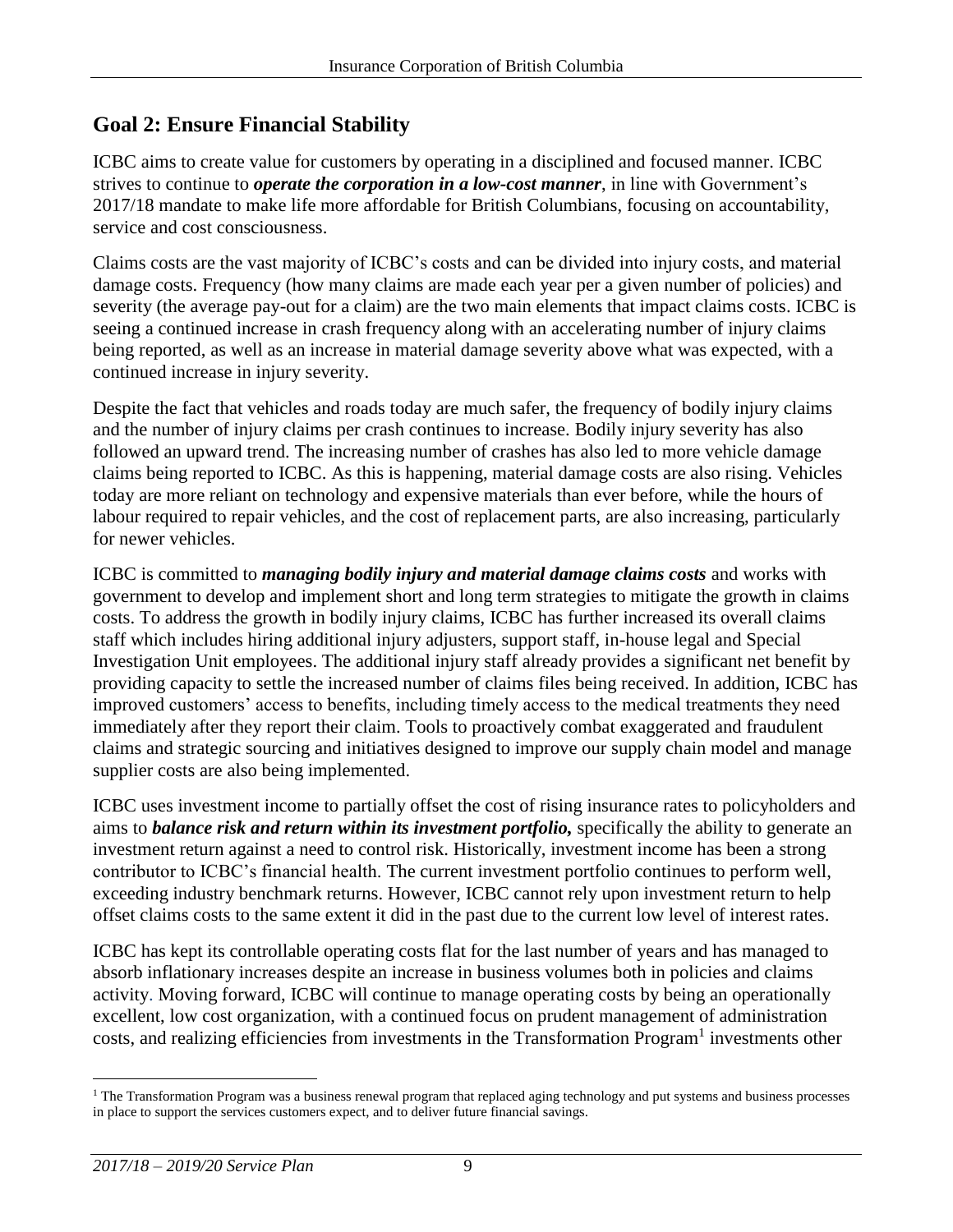initiatives. In addition, and in line with the 2017/18 mandate letter, ICBC will work with Government to conduct a comprehensive operating review of ICBC.

### **Strategies**

ICBC will continue to manage the costs of bodily injury and material damage claims, and develop ways to better manage and reduce the risks and growth in costs associated with claims. These include focused claims analytics and hassle-free process initiatives, and an increased focus on investigating potentially fraudulent and exaggerated claims:

- Operate the corporation in a low-cost manner.
- Manage increasing bodily injury and material damage claims costs.
- Balance risk and return within the investment portfolio.

### **Performance Measure 2: Ensure Financial Stability**

The following measures will be used to evaluate the *ensure financial stability* goal.

| Performance Measure               | 2016/17<br>Actual     | 2017/18<br>Target <sup>1</sup>              | 2018/19<br>Target <sup>1</sup>              | 2019/20<br>Target <sup>1</sup>              |
|-----------------------------------|-----------------------|---------------------------------------------|---------------------------------------------|---------------------------------------------|
| Minimum Capital Test (MCT)        | 112%                  | <b>TBD</b>                                  | <b>TBD</b>                                  | <b>TBD</b>                                  |
| Combined Ratio                    | 128%                  | 116%                                        | 117%                                        | 116%                                        |
| Investment Return (Market Return) | Benchmark<br>$+0.31%$ | Policy Market<br><b>Benchmark</b><br>Return | Policy Market<br><b>Benchmark</b><br>Return | Policy Market<br><b>Benchmark</b><br>Return |

**Data Source:** Financial performance measures are derived from actual financial information, forecasted trends, management targets and assumptions.

1 Minimum Capital Test (Corporate) ratio is comprised of ICBC's Basic and Optional insurance business target Minimum Capital Test ratios. In light of the current claims trends, Corporate MCT targets for 2017/18 to 2019/20 are subject to review.

# **Discussion**

#### *Minimum Capital Test*

MCT is a best practice property and casualty industry measurement framework established by the Office of the Superintendent of Financial Institutions (OSFI). It is a customizable framework for measuring the capital adequacy of an insurer to protect policyholders from financial risk and to provide long-term financial stability. It is the ratio of ICBC's capital available to capital required as calculated for specific risks, and is expressed as a percentage. While ICBC is not federally regulated by OSFI, *[Special Direction IC2](http://www.bclaws.ca/civix/document/id/complete/statreg/307_2004/search/insurance%20corporation%20act%20special%20direction%20AND%20CIVIX_DOCUMENT_ANCESTORS:statreg?3#hit1)* requires ICBC to have a minimum of 100 per cent MCT ratio for Basic insurance. In addition to this legislative minimum, the BCUC has approved a regulatory target of 145 per cent for Basic insurance to reflect the risk profile of the Basic insurance product and to promote relatively stable and predictable rates (rate smoothing). In 2016/17, ICBC made capital and income transfers from Optional to Basic to improve Basic capital levels and maintain the required Basic MCT ratio.

#### *Combined Ratio*

The combined ratio is a key measure of overall profitability from operations within the insurance industry determined as a ratio of all costs and expenses over premiums (excluding investment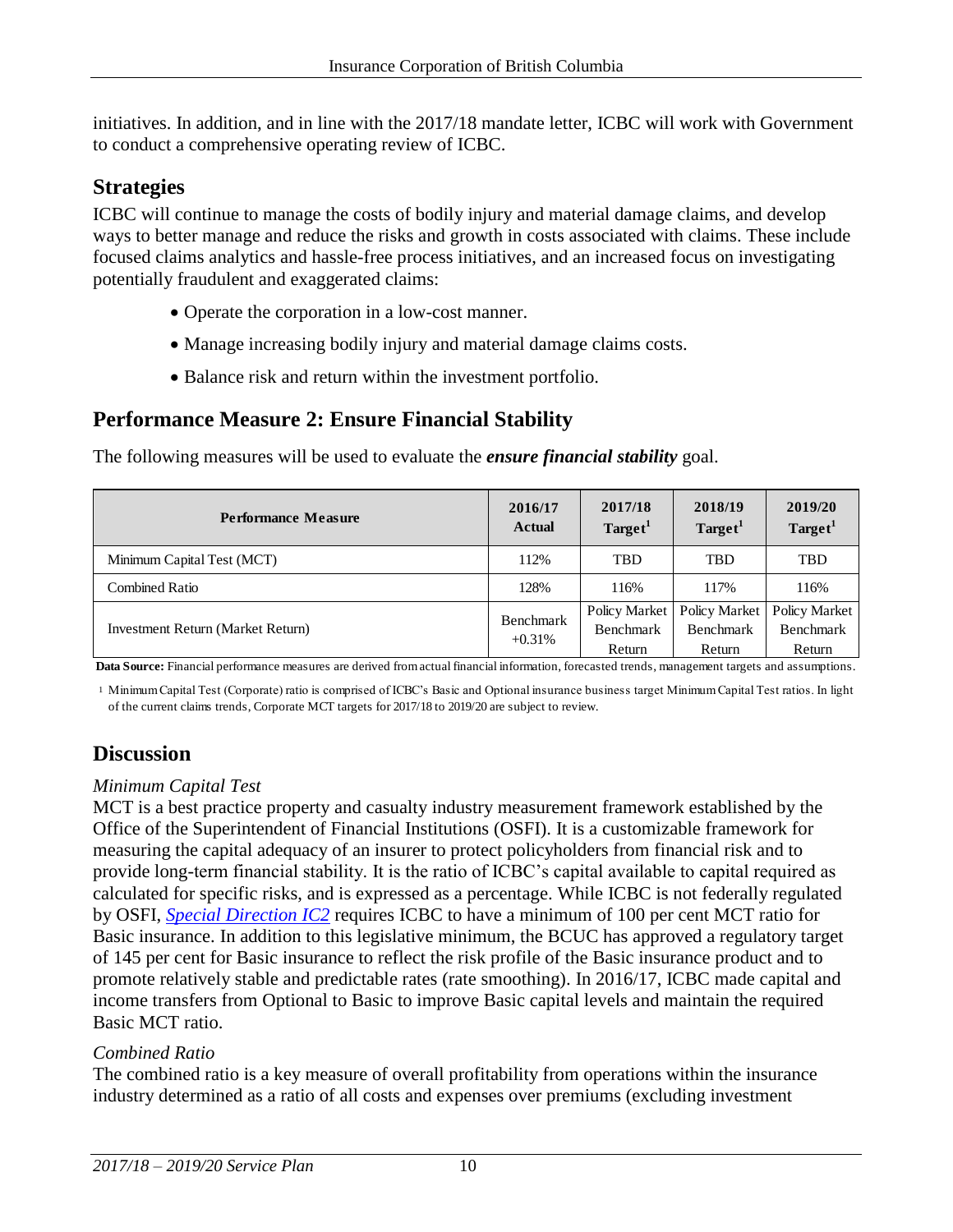income). A ratio below 100 per cent indicates an underwriting profit while a ratio above 100 per cent indicates an underwriting loss. ICBC's combined ratio is typically higher than the industry average. This is partially due to the unique nature of ICBC's business model where premiums are not set to generate large underwriting profits and, together with investment income, are set to recover costs and to achieve and maintain capital targets. ICBC also delivers non-insurance services on behalf of government and these costs are reflected in the combined ratio.

#### *Investment Return*

ICBC collects premiums, which are invested in alignment with ICBC's strategic asset mix to earn a return. Investment income is important and is used to reduce the cost of insurance to policyholders. ICBC evaluates its investment performance against a policy market benchmark, which is available at the year-end. ICBC sets an investment return target equal to the policy market benchmark return*.* ICBC will be reviewing its strategic asset mix in 2017/18 to ensure investments continue to generate a reasonable return while maintaining sufficient assets to pay ICBC's claims.

# **Goal 3: Deliver Operational Excellence**

Providing customers with the best insurance coverage at the lowest possible cost requires operating the corporation in a low-cost manner. This means actively controlling spending, avoiding unnecessary costs and delivering a consistent, quality experience and value for customers.

In 2014, ICBC introduced an operating methodology to deliver Operational Excellence<sup>2</sup>. ICBC continues to train and encourage its employees and is reviewing its business processes to find and remove operational inefficiencies, ensure processes add value for the end customer, and build internal capacity and capability for continuous improvement.

ICBC is committed to *continuously improving the business by leveraging operational excellence principles*. In 2016, Operational Excellence tactics delivered benefits to the organization in the form of cost avoidance, revenue generation and operational efficiency. A key area has been *developing skills and processes that enable organizational flexibility to respond to a changing environment.* 

This includes streamlining processes in claims handling and implementing management practices that facilitate performance focus and problem solving, such as team huddles, root cause analysis and problem solving sessions. Some major achievements have been refreshing standards on how claims are handled, expediting the file assignment process and streaming document management.

# **Strategies**

To have a focused operation and maintain excellence, ICBC has developed the following key strategies:

- Continuously improve the business by leveraging operational excellence principles
- Develop organizational flexibility to respond to a changing environment.

<sup>&</sup>lt;sup>2</sup> Operational Excellence is a philosophy of leadership, teamwork and problem solving that focuses on customer needs, empowering employees and optimizing existing activities so that an organization may operate more efficiently and avoid unnecessary costs.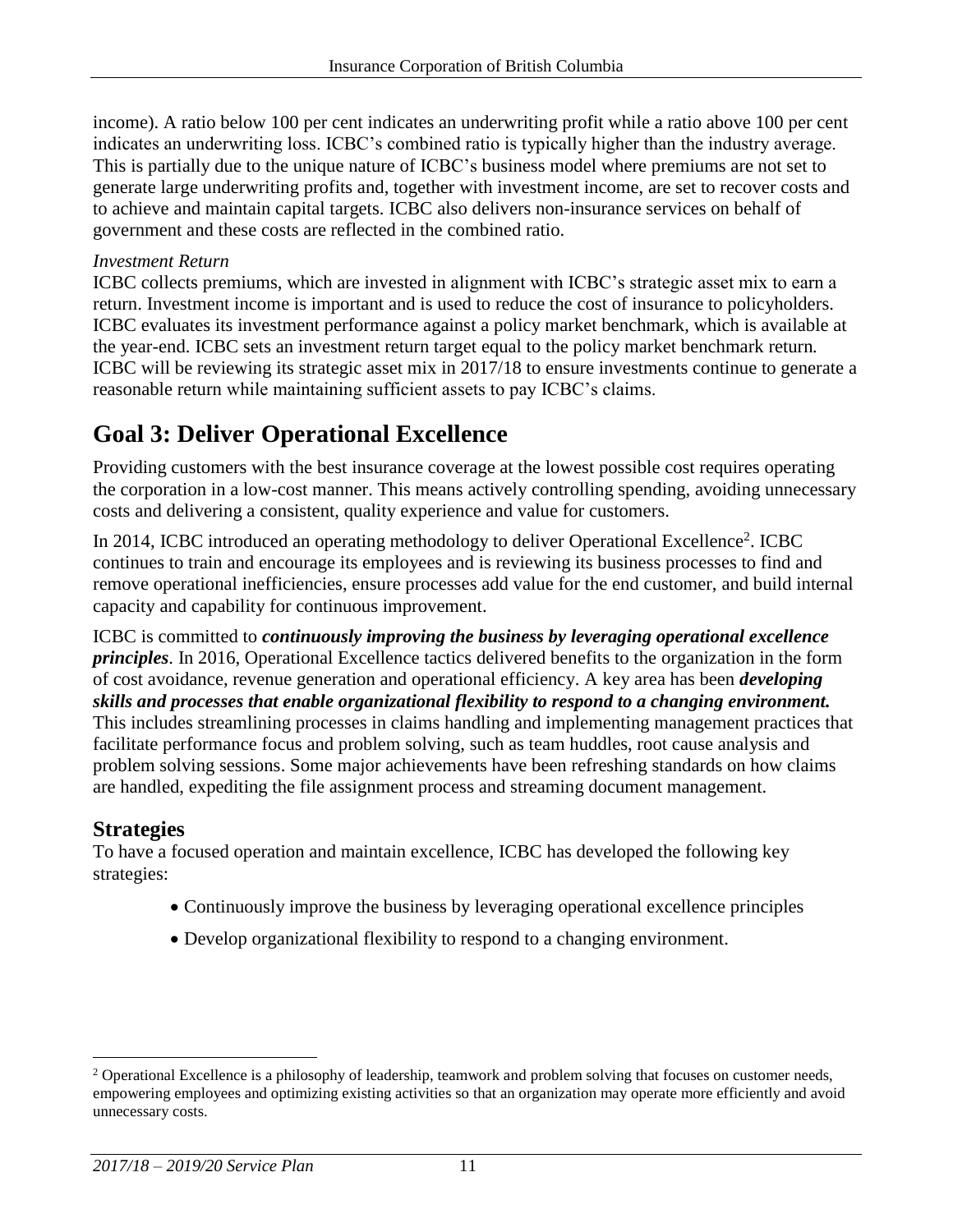# **Performance Measure 3: Deliver Operational Excellence**

The following measures will be used to evaluate the *deliver operational excellence* goal.

| <b>Performance Measure</b> | 2016/17<br><b>Actual</b> | 2017/18<br>Target <sup>1</sup> | 2018/19<br>Target <sup><i>V</i></sup> | 2019/20<br>Target <sup>1</sup> |
|----------------------------|--------------------------|--------------------------------|---------------------------------------|--------------------------------|
| Loss Adjustment Ratio      | 16.6%                    | <b>TBD</b>                     | <b>TBD</b>                            | <b>TBD</b>                     |
| Insurance Expense Ratio    | 17.3%                    | <b>TBD</b>                     | <b>TBD</b>                            | <b>TBD</b>                     |

**Data Source:** Financial performance measures are derived from actual financial information, forecasted trends, management targets and assumptions.

<sup>1</sup> Targets will be determined, inconjuction with Government, once implementation plans with respect to initiatives from the Independent Review have been developed.

#### **Discussion**

To ensure that ICBC can effectively manage the higher frequency and complexity of claims, and manage the number of pending claims, additional claims staffing continues to be added. Other operating costs such as corporate support costs should be relatively stable regardless of claims volume and complexity. To better monitor and measure how ICBC is leveraging operational excellence to manage these trends, ICBC is replacing the previous performance measure of Gross Expenses (Insurance Business) per Policy with the following two measures: Loss Adjustment Ratio and Insurance Expense Ratio.

#### *Loss Adjustment Ratio*

The Loss Adjustment Ratio is the percentage of claims handling costs per dollar of claims paid. It is calculated as the sum of claims services costs, external expenses and loss management expenses divided by claims paid net of external expenses. Claims services costs consist of salaries, benefits and operating expenses while external expenses consist primarily of costs for outside legal counsel, medical and dental reports, private investigators, independent adjusters and towing services. Loss management expenses include ICBC's Special Investigation Unit (SIU), which covers auto crime and fraud prevention, investigation and detection to help reduce claims costs. ICBC anticipates the Loss Adjustment Ratio to be stable or decreasing in the current environment of increasing crashes and bodily injury claims.

#### *Insurance Expense Ratio*

The Insurance Expense ratio is a standard industry measure to assess operational efficiency of an insurer. The Insurance Expense Ratio is calculated as a ratio of insurance operating expenses (excluding claims, claims-related costs, and non-insurance expenses) to insurance premium dollars earned. ICBC anticipates the Insurance Expense Ratio to be stable.

# **Goal 4: Align People and Business Capabilities**

Critical to achieving the Corporate Strategy is having the right people with the right business capabilities in place to provide more information, improved services and better access for customers. ICBC will continue to build its people capabilities through implementation of human resource initiatives and workforce plans, which will include leadership development, succession planning and various employee experience programs.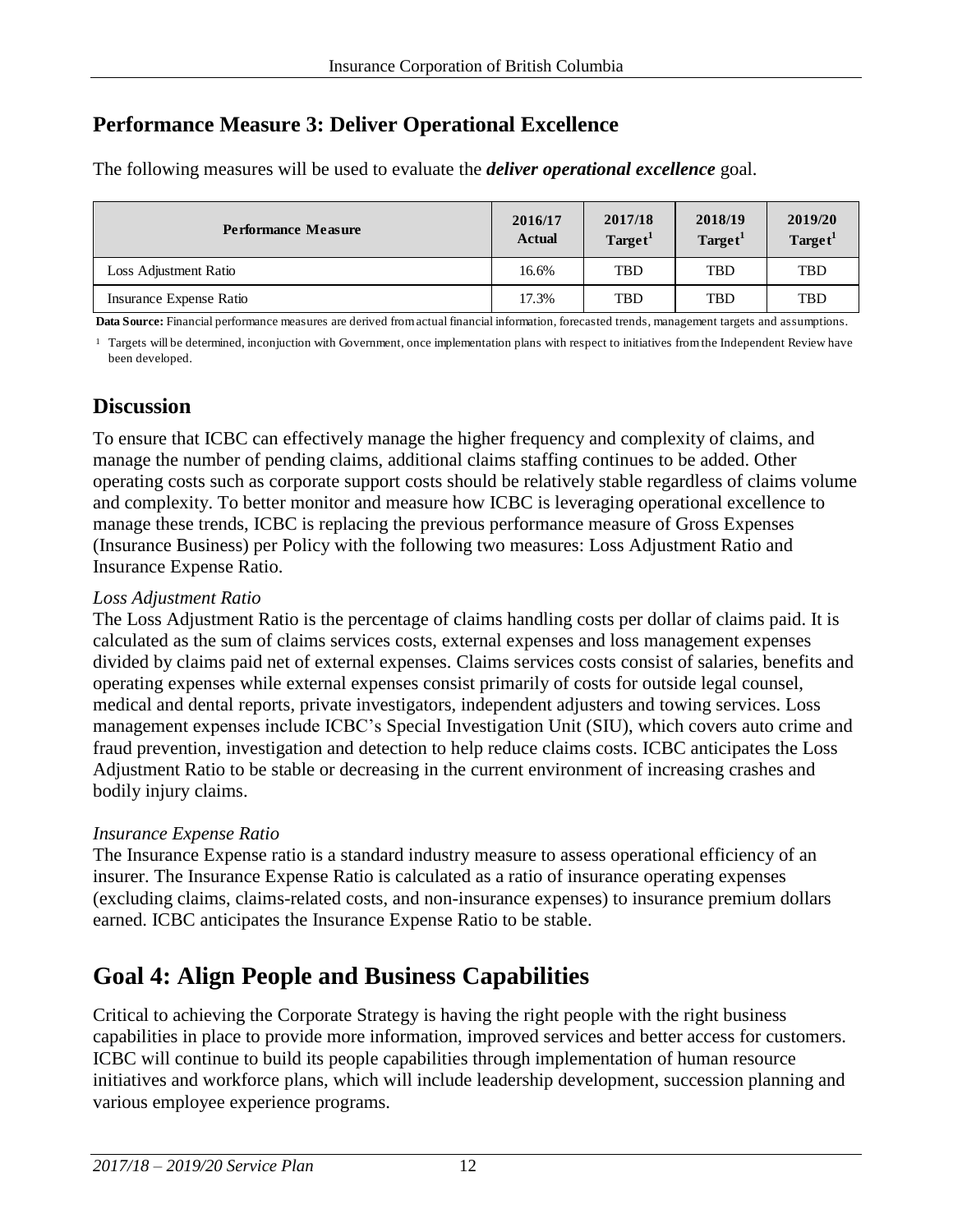One of the key strategies within this goal is to *develop accountable, aligned, enabled and motivated leaders and employees*. ICBC's Employee Opinion Survey captures employees' opinions regarding the tools and processes through which they execute their work, their understanding of how their efforts align to the Corporate Strategy, their personal motivation and their individual accountability for delivering business results*.* All ICBC employees are invited to participate in the full Employee Opinion Survey every two years. A full survey using ICBC's updated employee opinion survey approach was conducted in the fall of 2016.

Another key strategy within this goal is to *leverage people, technology, and practices to build business value.* In 2016, ICBC completed the final stage of its multi-year business Transformation Program, which has greatly modernized the business. The transformation included the implementation of a new claims system and a new insurance system which brings improvements to the way brokers serve customers by automating and streamlining a number of processes. It sets the stage for ongoing business enhancements in future years. It's one of the largest and most complex system renewal initiatives to date.

As each major project of the Transformation Program has been implemented and stabilized, recurring annual savings have been realized and substantial ongoing cost savings are expected. ICBC's goal is to continue to leverage new technology from the Transformation Program to allow increased development of digital and mobility services and to enable delivery of new product offerings. With ICBC's new Claims system, all new claims files are electronic which allows customers to be helped by an adjuster anywhere in the province, no matter where they live.

### **Strategies**

To improve business capabilities and better align people, ICBC has developed the following strategies:

- Develop accountable, aligned, enabled, and motivated leaders and employees.
- Leverage people, technology, and practices to build business value.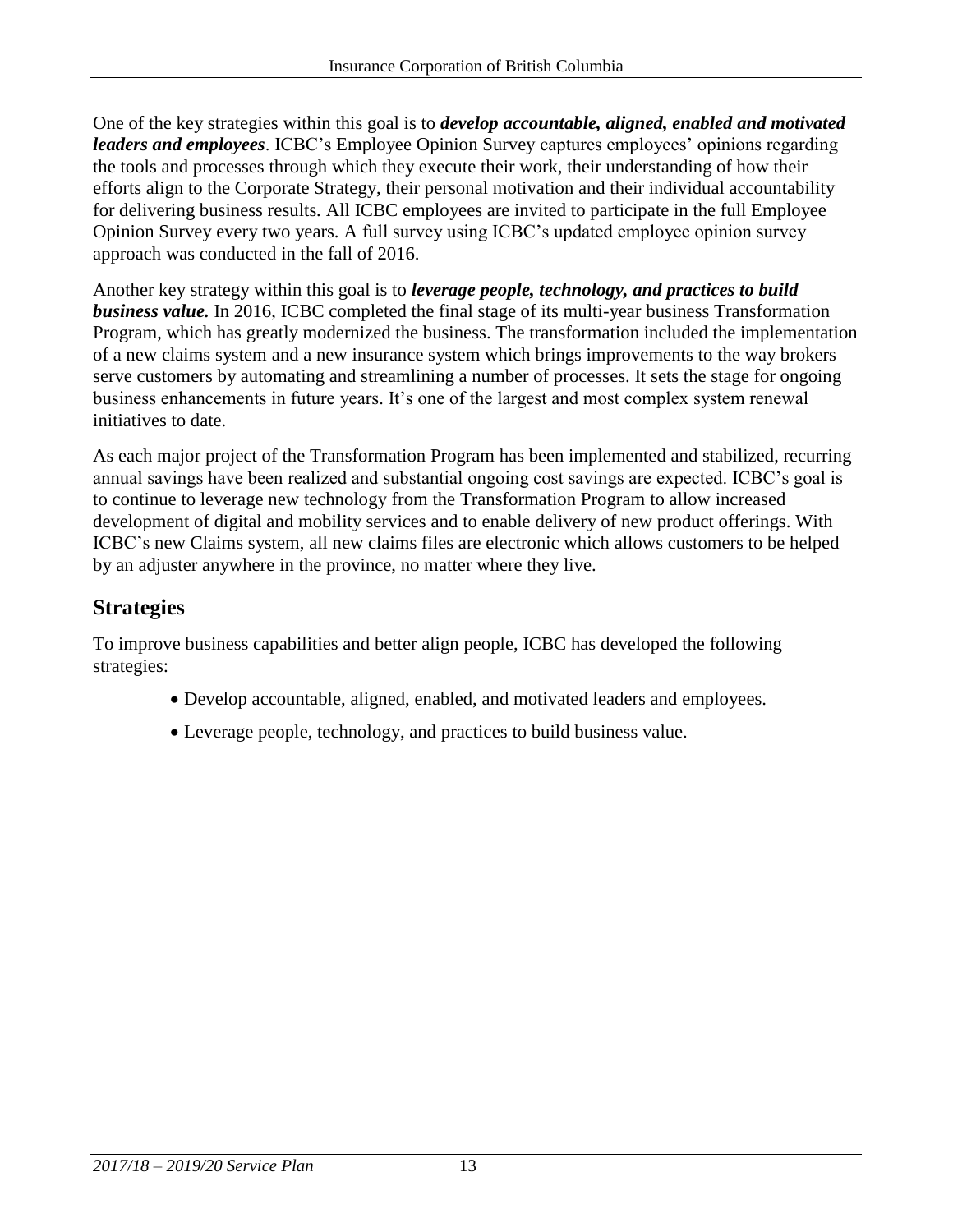### **Performance Measure 4: Align People and Business Capabilities**

The following measures will be used to evaluate the *aligned people and business capabilities* goal.

| <b>Performance Measures</b>     | 2016/17<br><b>Actual</b> | 2017/18<br><b>Target</b>                      | 2018/19<br><b>Target</b>                                        | 2019/20<br><b>Target</b>                      |
|---------------------------------|--------------------------|-----------------------------------------------|-----------------------------------------------------------------|-----------------------------------------------|
| <b>Employee Opinion Indices</b> |                          | Indices $\leq 80$ will<br>maintain as current | Indices $\leq 80$ will<br>maintain as current                   | Indices $\leq 80$ will<br>maintain as current |
| Aligned                         | 78                       | level at threshold to I                       | level at threshold to                                           | level at threshold to                         |
| Enabled                         | 66                       | a target of an                                | a target of an<br>increase of 3 points $ $ increase of 3 points | a target of an<br>increase of 3 points        |
| Motivated                       | 64                       | Indices $>80$ will                            | Indices $>80$ will                                              | Indices $>80$ will                            |
| Accountable                     | 87                       | maintain at a                                 | maintain at a                                                   | maintain at a                                 |
| Leadership $1$                  | 70                       |                                               | minimum as a target minimum as a target minimum as a target     |                                               |

**Data Source**: Employee Opinion Survey conducted by an independent firm

<sup>1</sup> The leadership index can only be updated in a full survey year.

Score Legend

 $80-100 =$  Extremely positive  $60-79$  = Moderately positive  $40-59$  = Moderately negative  $0-39$  = Extremely negative

#### **Discussion**

#### *Employee Opinion Survey*

From 2014 to 2016 – the period covering the introduction of ICBC's new employee opinion survey format (2014), the first Pulse Check (2015) and the second full survey (2016) – ICBC has seen an improvement in responses across all survey indices.

ICBC's response rate to the 2016 survey was 77 per cent (a seven per cent increase from 2014) and results indicated that ICBC reached or exceeded its index targets in four out of five indices and fell just two points short of the target in the fifth. Survey results indicate that ICBC employees largely understand where the organization is going and feel individually accountable for driving better results. The survey results further identify areas for improvement and indicate that ICBC can place greater attention on enabling employees through processes, training and tools. Motivation can be enhanced through creating a stronger sense of belonging. Programs like Diversity and Inclusion and leadership forums are examples of ways management is addressing this sense of belonging. ICBC aims to be recognized as a leader in Diversity and Inclusion in the B.C. public service. This includes leading practices such as Respectful Workplace training for managers, and support for voluntary, grassrootsdriven Employee Resource Groups. These groups bring together employees with a shared background – such as Aboriginal employees, LGBTQ2+ people, persons with a disability, and women in leadership – and provide opportunities to develop professionally and personally.

Maintaining and building upon the positive momentum of the 2016 survey results is a priority throughout 2017/18. ICBC's leadership teams have created and are implementing 2017/18 action plans that will focus on continuing to improve the employee experience.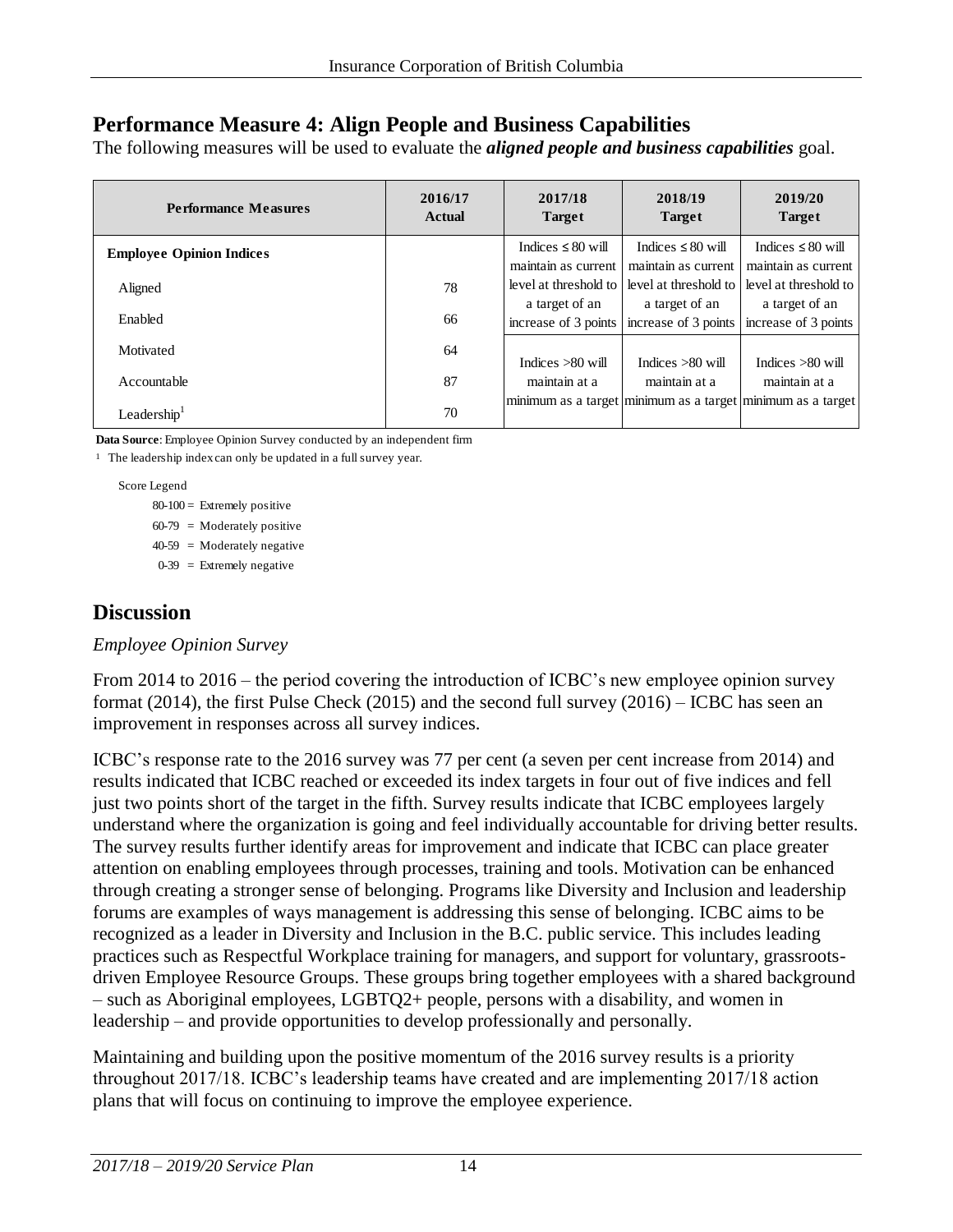# <span id="page-14-0"></span>**Financial Plan**

### <span id="page-14-1"></span>**Summary Financial Outlook**

| \$m\$                                                               | 15 months<br>2016/17             | 12 months<br>2016/17             | 2017/18<br><b>Budget</b> | 2018/19<br><b>Budget</b> | 2019/20<br><b>Budget</b> |
|---------------------------------------------------------------------|----------------------------------|----------------------------------|--------------------------|--------------------------|--------------------------|
|                                                                     | $\boldsymbol{\mathrm{Actual}}^1$ | $\boldsymbol{\mathrm{Actual}}^2$ |                          |                          |                          |
|                                                                     |                                  | (unaudited)                      |                          |                          |                          |
| Premiums earned                                                     | 6.051                            | 4,914                            | 5,319                    | 5.810                    | 6,342                    |
| Service fees and other                                              | 130                              | 106                              | 108                      | 117                      | 142                      |
| <b>Total earned revenues</b>                                        | 6,181                            | 5,020                            | 5,427                    | 5,927                    | 6,484                    |
| Provision for claims occurring in the current period                | 5,660                            | 4,612                            | 4,719                    | 5,251                    | 5,779                    |
| Change in estimates for losses occurring in prior periods           | 306                              | 202                              | (63)                     | (46)                     | (29)                     |
| Net claims incurred                                                 | 5,966                            | 4,814                            | 4,656                    | 5,205                    | 5,750                    |
| Claims service and loss management                                  | 445                              | 365                              | 395                      | 400                      | 407                      |
| Insurance operations expenses                                       | 284                              | 231                              | 237                      | 237                      | 247                      |
| <b>Transformation Program</b>                                       | 38                               | 31                               | 30                       | 28                       | 28                       |
| Premium taxes and commissions                                       | 819                              | 688                              | 707                      | 784                      | 801                      |
| <b>Total expenses</b>                                               | 7,552                            | 6,129                            | 6,025                    | 6,654                    | 7,233                    |
| <b>Underwriting loss</b>                                            | (1,371)                          | (1,109)                          | (598)                    | (727)                    | (749)                    |
| Investment and other income                                         | 615                              | 624                              | 499                      | 538                      | 435                      |
| Income (loss) - insurance operations                                | (756)                            | (485)                            | (99)                     | (189)                    | (314)                    |
| Non-insurance operations expenses                                   | 126                              | 102                              | 101                      | 101                      | 102                      |
| Non-insurance commissions                                           | 38                               | 31                               | 32                       | 33                       | 34                       |
| Non-insurance - other income                                        | (7)                              | (6)                              | (7)                      | (21)                     | (39)                     |
| Net income (loss)                                                   | (913)                            | (612)                            | (225)                    | (302)                    | (411)                    |
| Other comprehensive income                                          |                                  |                                  |                          |                          |                          |
| Pension and post-retirement benefits remeasurements                 | 79                               | 79                               |                          |                          |                          |
| Net change in available for sale financial assets and change in non |                                  |                                  |                          |                          |                          |
| controlling interest                                                | 152                              | 152                              | (191)                    | 81                       | 122                      |
| Total comprehensive income (loss)                                   | (682)                            | (381)                            | (416)                    | (221)                    | (289)                    |
| <b>Total liabilities</b>                                            | 15,098                           | 15,098                           | 16,000                   | 17,260                   | 18,674                   |
| Retained earnings                                                   | 2,459                            | 2,459                            | 2,233                    | 1,931                    | 1,520                    |
| Other components of equity                                          | (32)                             | (32)                             | (223)                    | (142)                    | (20)                     |
| Non-controlling interest                                            | 19                               | 19                               | 20                       | 20                       | 20                       |
| <b>Total equity</b>                                                 | 2,446                            | 2,446                            | 2,030                    | 1,809                    | 1,520                    |
| Capital Expenditures <sup>3</sup>                                   | 81                               | 63                               | 60                       | 40                       | 40                       |

 $^{\rm 1}$  Fiscal period 2016/17 is a 15 month transitional fiscal period from January 1, 2016 to March 31, 2017.

<sup>2</sup> Represents the period April 1, 2016 to March 31, 2017.

3 Major categories of capital expenditure include: facilities (land, building, leasehold), furniture and equipment, IT systems (computer equipment and software). Looking ahead, ICBC expects capital expenditures will change in the planning period as the company maintains or replaces aging infrastructure, including replacement or upgrade facilities, and as critical business systems are renewed.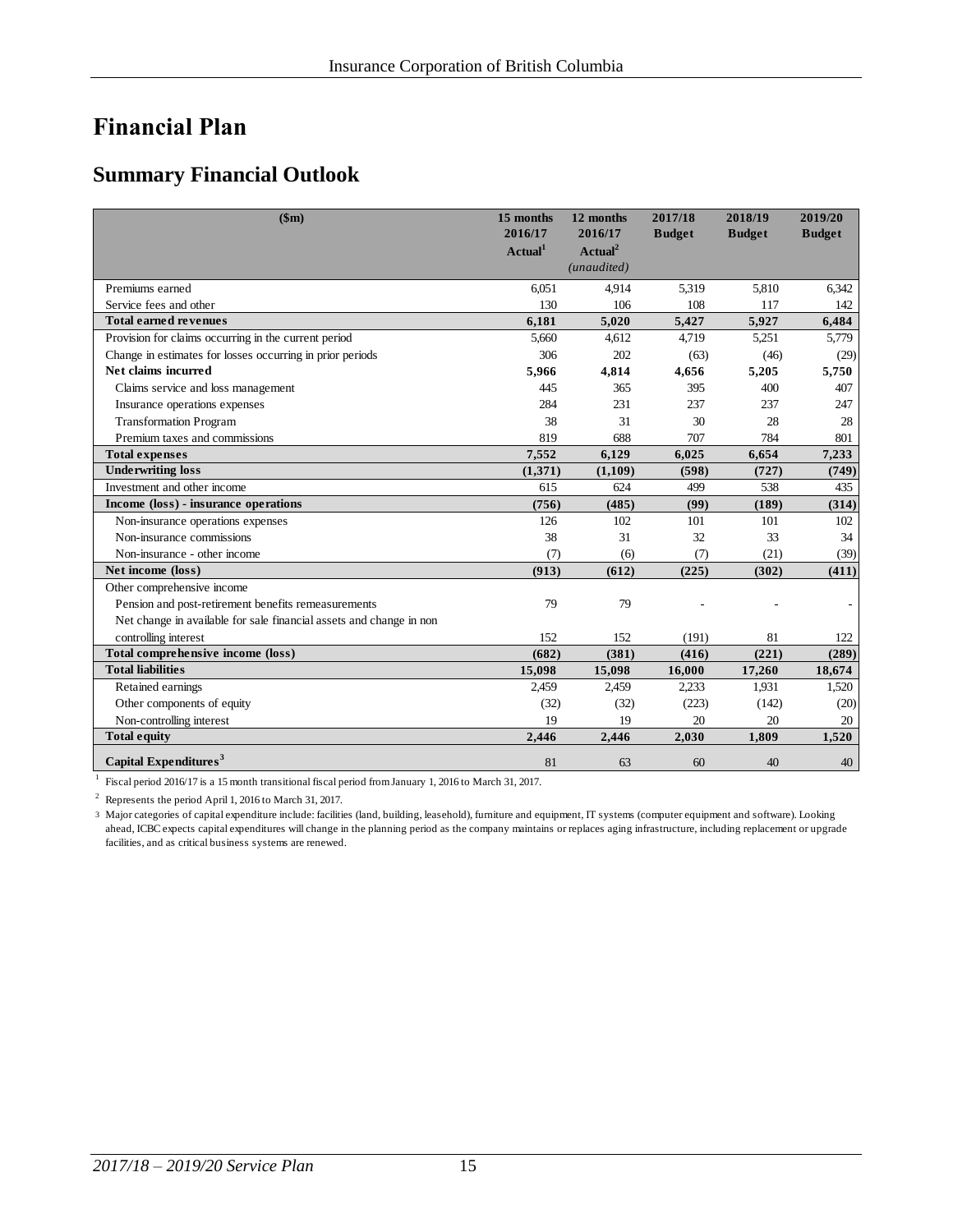#### <span id="page-15-0"></span>**Operating Costs by Nature**

| \$m\$                                               | 2016/17<br>Actual <sup>1</sup> | 12 months<br>2016/17<br>$\boldsymbol{\mathrm{Actual}}^2$<br>(unaudited) | 2017/18<br>Budget <sup>3</sup> | 2018/19<br>Budge <sup>3</sup> | 2019/20<br>Budget <sup>3</sup> |
|-----------------------------------------------------|--------------------------------|-------------------------------------------------------------------------|--------------------------------|-------------------------------|--------------------------------|
| Premium taxes and commission expense                | 763                            | 624                                                                     | 670                            | 734                           | 804                            |
| Premium deficiency adjustments                      | 93                             | 95                                                                      | 69                             | 83                            | 31                             |
| Compensation and other employee benefits            | 466                            | 379                                                                     | 403                            |                               |                                |
| Pension and post-retirement benefits                | 104                            | 83                                                                      | 88                             |                               |                                |
| Professional and other services                     | 53                             | 44                                                                      | 27                             |                               |                                |
| Road improvements and other traffic safety programs | 42                             | 35                                                                      | 31                             |                               |                                |
| Building operating expenses                         | 36                             | 29                                                                      | 31                             | 766                           | 784                            |
| Merchant and bank fees                              | 48                             | 40                                                                      | 43                             |                               |                                |
| Office supplies and postage                         | 26                             | 22                                                                      | 20                             |                               |                                |
| Computer costs                                      | 37                             | 29                                                                      | 27                             |                               |                                |
| Depreciation and amortization                       | 55                             | 45                                                                      | 55                             |                               |                                |
| Other                                               | 27                             | 23                                                                      | 38                             |                               |                                |
| <b>Total operating costs</b>                        | 1,750                          | 1,448                                                                   | 1,502                          | 1,583                         | 1,619                          |

1 Fiscal period 2016/17 is a 15 month transitional fiscal period from January 1, 2016 to March 31, 2017.

<sup>2</sup> Represents the period April 1, 2016 to March 31, 2017.

3 Budget is on a new fiscal year basis (12 months April 1 - March 31). Operating cost targets are not planned in detail beyond the current year.

# <span id="page-15-1"></span>**Key Forecast Assumptions, Risks and Sensitivities**

Financial forecasts take into consideration ICBC's plans to address the key strategic risks facing the organization and changes in the external environment. Typical of other property and casualty insurance companies, ICBC faces material risks in the execution of its strategy and conduct of operations. The Board of Directors, the Board Committees and the Executive Leadership Team review these material risks and also financial market risk, as part of their governance and oversight function. Within the next three years, ICBC will continue to address material risks. This includes continuing to evaluate and strengthen information security system controls to protect against cybersecurity incidents (such as inappropriate access to systems or data and/or inappropriate disclosure of personal information) and continuing to leverage the use of core operational systems as part of evolving ICBC's business model. Leadership development and succession planning also continue to support the business model. Finally, like other B.C. Crown corporations, ICBC will ensure it has the appropriate business continuity plans for earthquake preparedness should this crisis scenario materialize.

Based on these plans, the following assumptions were developed and incorporated into the financial forecasts on page 15.

 The summary financial outlook is based on the status quo business model and the company's expected investment in the renewal of existing systems.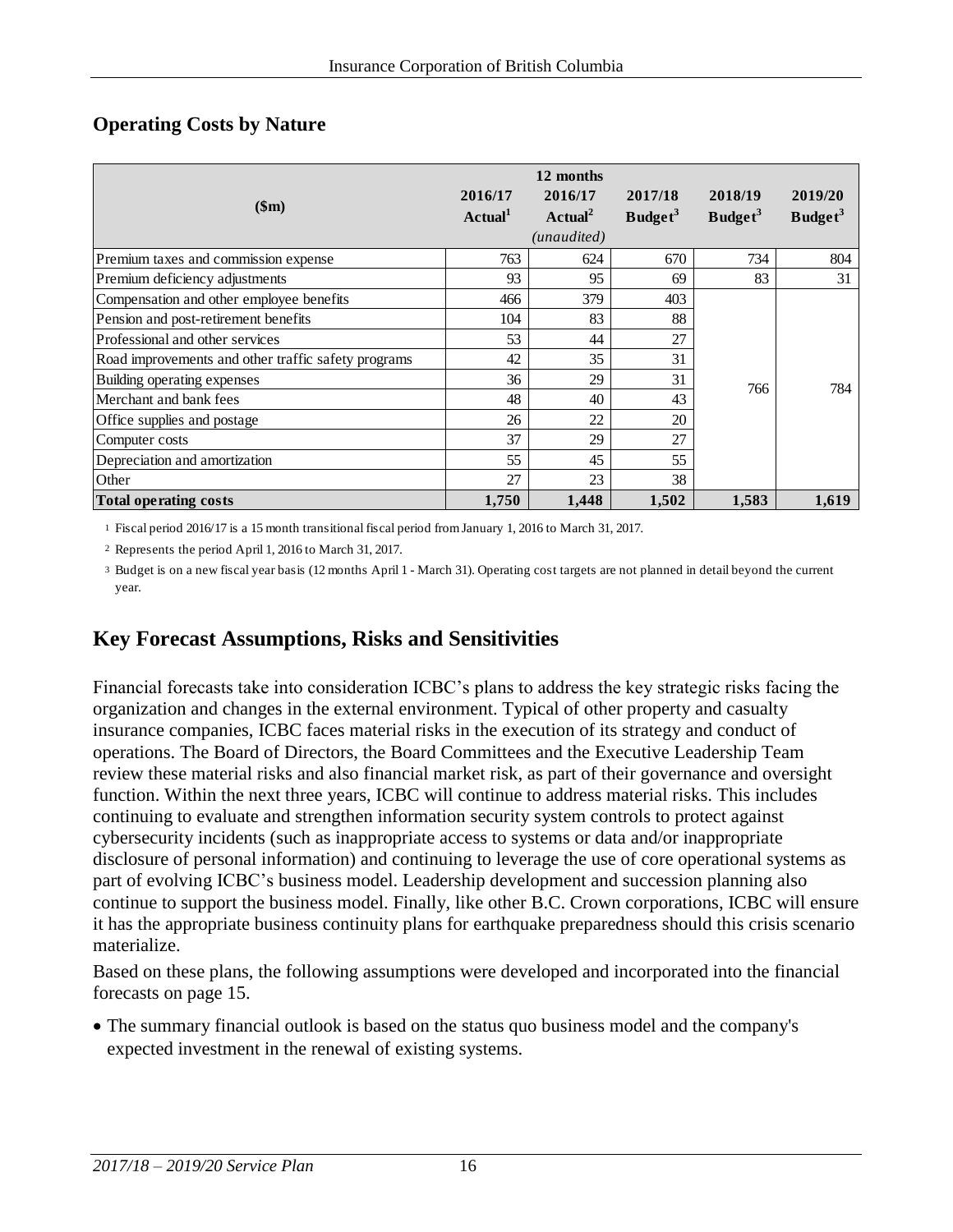- These results reflect the overall operations of the business, including Basic and Optional insurance and non-insurance activities and are prepared based on current legislative, regulatory, accounting and judicial frameworks.
- For the 2017/18 2019/20 period, rate changes are assumed for both the Basic and Optional insurance businesses. Any proposed changes to Basic insurance rates are subject to BCUC regulatory approval.
- Investment income, as shown, includes the expected interest, dividends, and other income and realized gains/losses from the investment portfolio.
- Claims incurred reflect current claims trends, vehicle population growth and inflation.
- Prior years' claims reflect changes in the discounted value of unpaid claims.
- The transfer of Optional capital to the Government of British Columbia, and the transfer of Optional income and capital to the Basic business, is based on legislation and/or regulation.
- Changes in unrealized gains and losses continue to impact Other Components of Equity in 2017/18 – 2019/20 until upcoming changes in accounting standards are in effect.
- <span id="page-16-0"></span>• 2017/18 – 2019/20 does not include any savings from the recently completed Independent Review due to timing and decisions to be made. Any potential changes will be incorporated into future service plans.

# **Sensitivity Analysis**

Risks are inherent in insurance forecasts since they are based on assumptions about the future. These assumptions are based on historical driving, claims and other economic patterns as well as expert judgment. However due to the volatile nature and the inherent risks of the insurance business, there is a range of uncertainties in these estimations. The following highlight the effect of variations in the assumptions underlying the financial forecast.

#### **Premiums**

1 per cent fluctuation means \$53 - \$63 million in net premiums (Basic and Optional combined).

#### **Claims**

- 1 per cent fluctuation means \$47 \$58 million in claims costs.
- 1 per cent fluctuation in the unpaid claims balance means \$105 \$129 million in claims costs.
- 1 per cent fluctuation in the rate used to discount claims means approximately \$270 \$280 million in claims costs.

#### **Investments**

- 1 per cent fluctuation in return means \$155 \$179 million in investment income.
- 1 per cent change in investment balance means \$4 \$6 million in investment income.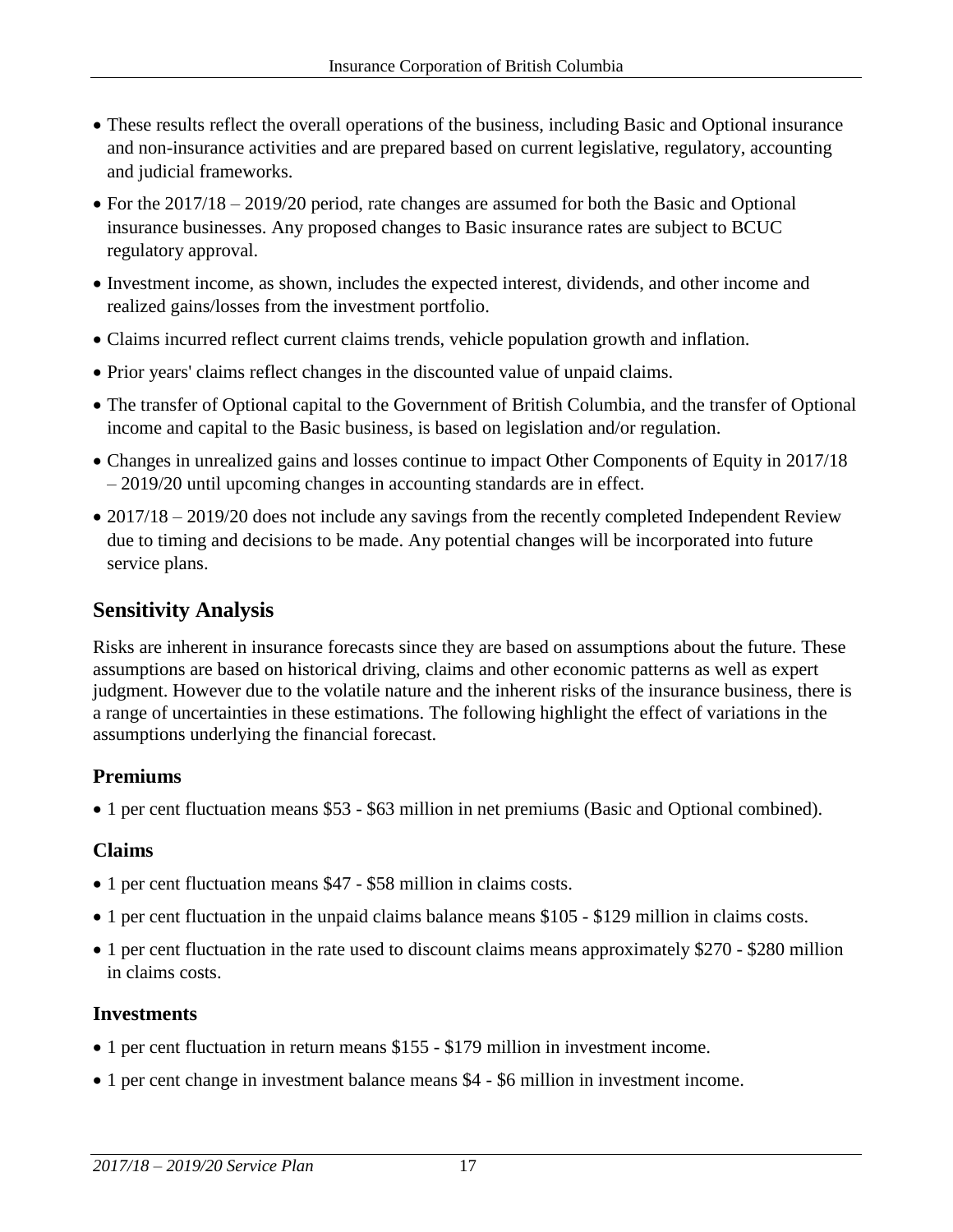- 10 per cent change in US exchange rate is equivalent to approximately \$38 million in investment income.
- 1 per cent change in interest rate would result in a change of approximately \$344 million in the fair value in the corporations fixed income portfolio and a corresponding impact of \$344 million to Other Comprehensive Income (OCI).
- A 10 per cent change in equity prices would result in an estimated corresponding change to OCI of approximately \$235 million.

### **Market Share**

1 per cent change in market share represents a \$6 - \$8 million impact on net income.

#### **Pension**

- 1 per cent change in discount rate represents approximately \$430 million impact to the defined benefit obligation.
- 1 per cent change in discount rate represents approximately \$34 million impact to pension expense.

# <span id="page-17-0"></span>**Management's Perspective on the Financial Outlook**

The net loss for fiscal 2017/18 is forecast to be \$225 million as compared to a net loss of \$612 million for fiscal 2016/17 on a comparative 12-month basis. The net loss for 2016/17 was significantly higher than expected primarily due to higher claims costs, due to the increase in crash frequency, as well as a prior years claims adjustment as a result of greater emergence of complex and represented claims. A net loss is expected in 2017/18 and throughout the forecast period as claims costs continue to outpace premium revenues and investment income.

Higher claims costs are driven by an increase in crash frequency, and the average cost of material damage, due to higher labour and material costs. There has also been a greater frequency of bodily injury claims and a shift within legally represented claims towards a greater proportion of complex claims, which have higher associated claims costs. These observed trends are expected to continue and impact the forecast period.

ICBC continues ongoing efforts to identify and moderate the drivers of higher claims costs within its control. ICBC, with the support of government staff, continues developing and implementing short and long-term strategies to help moderate increases in claims costs and the impact of higher claims costs on future Basic insurance rates. ICBC's initiatives emphasize continuous operational improvement and consistent quality and fair handling of claims. ICBC is focused on reducing the increase in claims costs by managing higher claims volumes and limiting the amount of claims pending. This is being done by ensuring an appropriate complement of claims and claims-related staff to address claims volumes, pending bodily injury and represented claims files. In addition, ICBC continues its focus on improving management of procurement processes and initiatives to combat exaggerated and fraudulent claims. The recently completed Independent Review has identified potential cost savings opportunities and initiatives in a number of areas, including claims costs management and road safety initiatives. These opportunities are complex and require further analysis and discussion with Government. As ICBC and the Government are still considering the content of the Independent Review report received in late July, it is too soon to identify particular initiatives to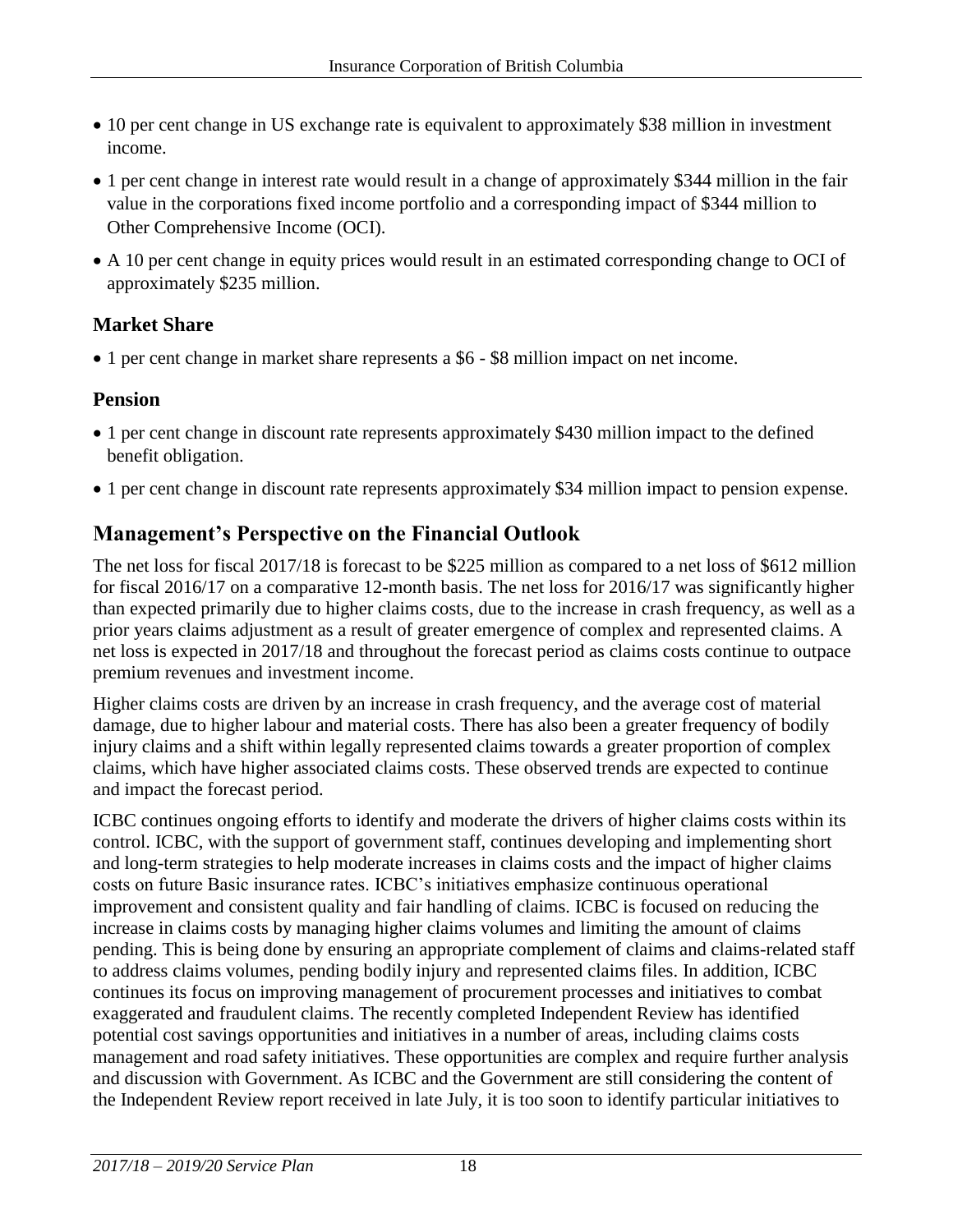implement, or the impacts they will have. Savings from these initiatives will be included in future budgets.

The budgets for 2017/18 - 2019/20 reflect current expectations of claims costs trends and investment market conditions. Based on longer term claims cost trends, claims costs are expected to be higher than in previous years. As bodily injury continues to be the major driver of claims cost increases, there are a number of additional observed emerging trends, as identified above, that are factoring into the claims forecast. Additional cost pressure from the shift to a greater proportion of complex represented bodily injury claims has been partially offset by ICBC's management initiatives including the increased complement of claims staff, resulting in a similar future cost per bodily injury claim as in previous forecasts. However, there has been an increase in the number of crashes resulting in both higher bodily injury and material damage claims frequency and costs. While material damage cost pressures are not as large as bodily injury cost pressures, they are rising and still impacting overall claims costs.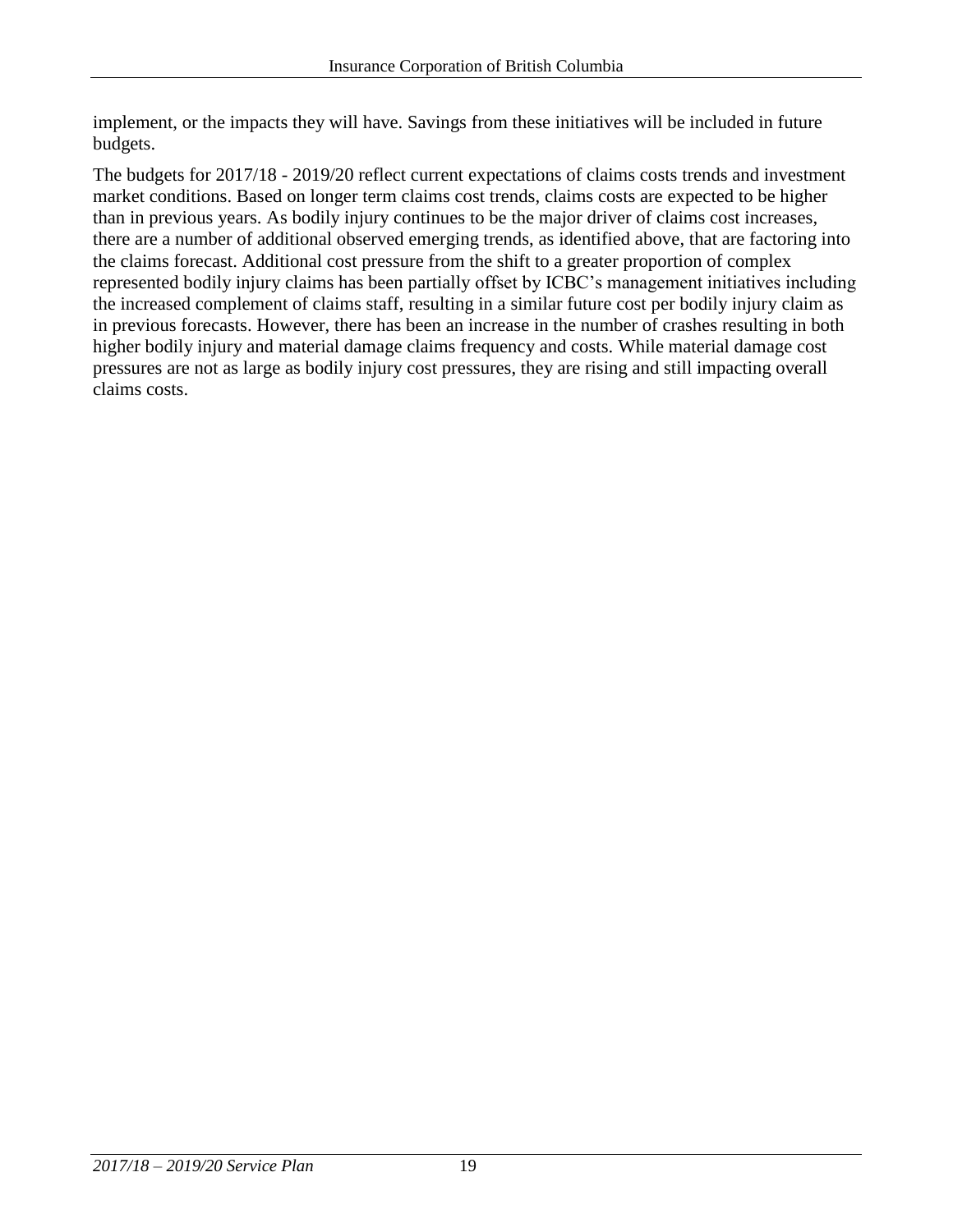# <span id="page-19-0"></span>**Appendix A: Hyperlinks to Additional Information**

# <span id="page-19-1"></span>**Corporate Governance**

ICBC's governance is defined through legislation applicable to all Crown corporations, and legislation specific to the company itself.

The Board of Directors guides ICBC in fulfilling its mandate and sets the corporate direction. The Board, with input from the Executive Team, approves the vision and values that guide ICBC, and the goals and strategies upon which accountability and performance are evaluated. Information on the role and membership of the Board members and Board committees is available on ICBC's website, [www.icbc.com/about-icbc/company-info/Pages/Corporate-governance.aspx.](http://www.icbc.com/about-icbc/company-info/Pages/Corporate-governance.aspx) Also available via this link is information regarding ICBC's Executive Committee and Governance Principles.

ICBC's Board complies with the *Board Resourcing and Development Office Guidelines* [\(http://www.brdo.gov.bc.ca/governance/corporateguidelines.pdf\)](http://www.brdo.gov.bc.ca/governance/corporateguidelines.pdf).

### <span id="page-19-2"></span>**Organizational Overview**

For an organizational overview of ICBC, please visit [www.icbc.com/about-icbc.](http://www.icbc.com/about-icbc/company-info/Pages/default.aspx)